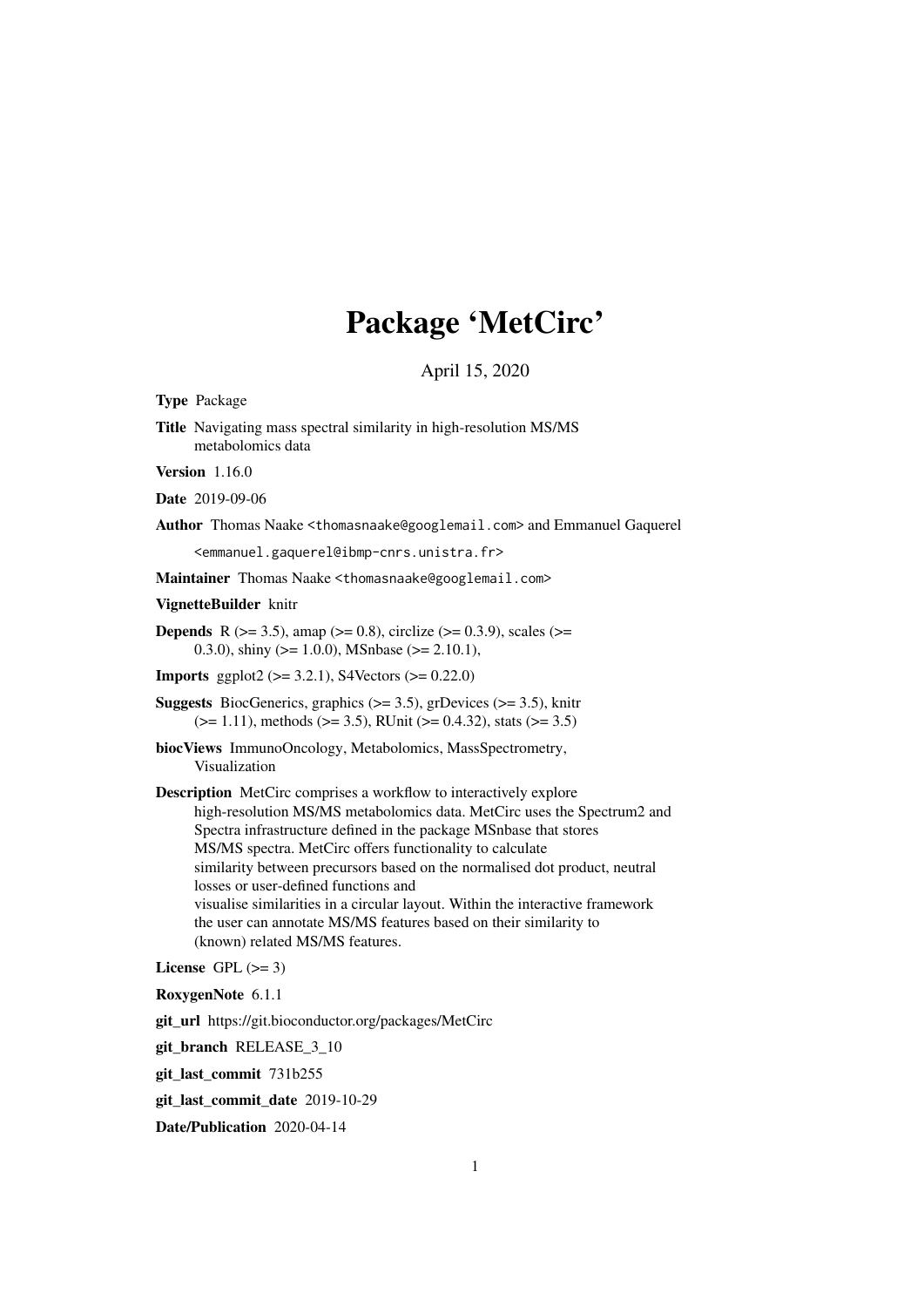# <span id="page-1-0"></span>R topics documented:

|       | $\overline{2}$ |
|-------|----------------|
|       | $\overline{3}$ |
|       | $\overline{4}$ |
|       | 5              |
|       | 5              |
|       | 6              |
|       | $\overline{7}$ |
|       | $\overline{7}$ |
|       | 8              |
|       | 9              |
|       | 10             |
|       | -11            |
|       | <sup>12</sup>  |
|       | 13             |
|       | 14             |
|       | 15             |
|       | <sup>16</sup>  |
|       | 17             |
|       | <sup>18</sup>  |
|       | <sup>19</sup>  |
|       | <b>20</b>      |
|       |                |
|       |                |
|       | 23             |
|       | 23             |
|       | 24             |
|       | 25             |
|       | 26             |
|       | 26             |
|       | 27             |
|       |                |
|       |                |
|       | 29             |
| Index | 31             |

cart2Polar *Calculate polar coordinates from cartesian coordinates*

# Description

cart2Polar calculates polar coordinates from cartesian coordinates

# Usage

cart2Polar(x, y)

# Arguments

| X        | cartesian x coordinate |
|----------|------------------------|
| <b>V</b> | cartesian y coordinate |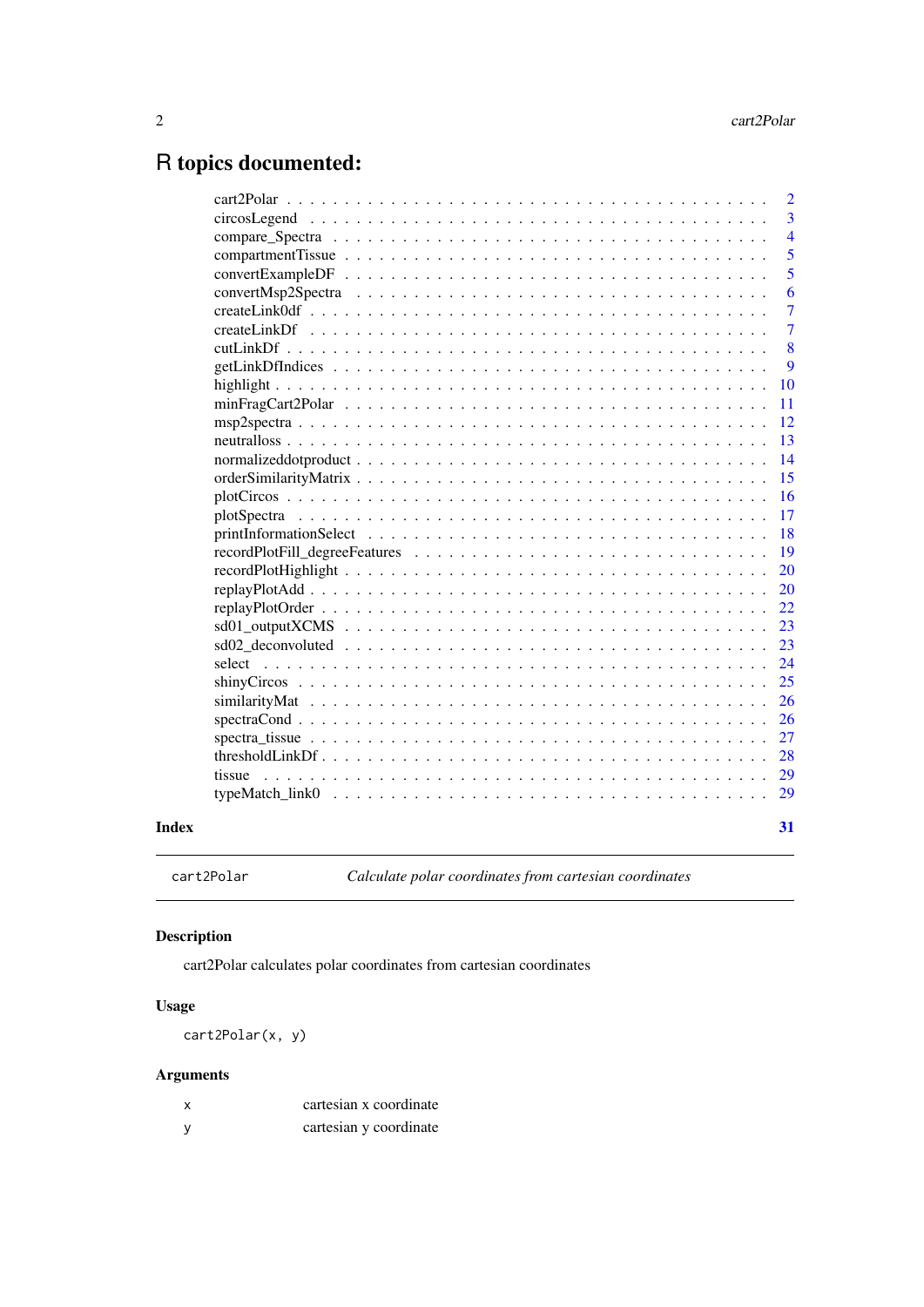#### <span id="page-2-0"></span>circosLegend 3

# Details

cart2Polar is employed to translate cartesian coordinates into polar coordinates especially in interactive shiny applications when using hovering and clicking features.

# Value

cart2Polar returns a list of colar coordinates r and theta

# Author(s)

Thomas Naake, <thomasnaake@googlemail.com>

#### Examples

 $x \le -1$ ;  $y \le -1$ cart2Polar(x, y)

circosLegend *Plot a legend for circos plot*

# Description

circosLegend plots a legend for circos plot using group names.

#### Usage

```
circosLegend(groupname, highlight=TRUE, colour=NULL, cex=1)
```
## Arguments

| groupname | character vector containing "group" and "name" to display, that is a unique<br>identifier of the features, "group" and "name" have to be separated by "_" where<br>"group" is the first and "name" is the last element |
|-----------|------------------------------------------------------------------------------------------------------------------------------------------------------------------------------------------------------------------------|
| highlight | logical, should colours be adjusted to highlight settings?                                                                                                                                                             |
| colour    | NULL or character, colour defines the colours which are used for plotting, if<br>NULL default colours are used                                                                                                         |
| cex       | numeric, parameter that controls size of the legend in the plot                                                                                                                                                        |

# Details

Internal use in shinyCircos or outside of shinyCircos to reproduce figures.

# Value

The function will open a new plot and display colours together with labels.

# Author(s)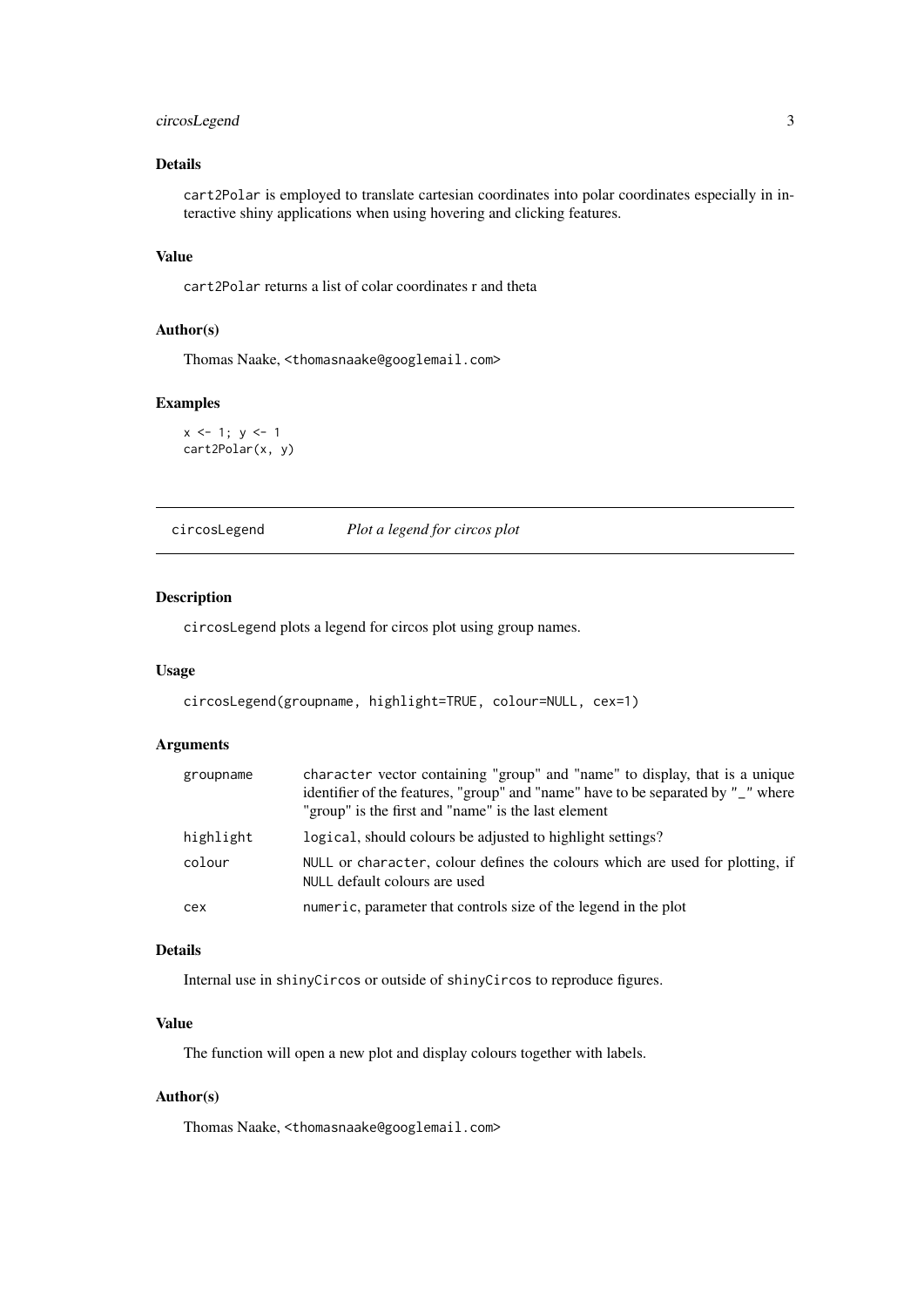# Examples

```
data("spectra", package="MetCirc")
similarityMat <- compare_Spectra(spectra_tissue[1:10],
    fun=normalizeddotproduct, binSize=0.01)
linkDf <- createLinkDf(similarityMatrix=similarityMat,
   spectra=spectra_tissue[1:10], condition=c("SPL", "LIM", "ANT", "STY"),
    lower=0.5, upper=1)
## cut link data.frame (here: only display links between groups)
linkDf_cut <- cutLinkDf(linkDf, type="inter")
groupname <- c(as.character(linkDf_cut[, "spectrum1"]),
           as.character(linkDf_cut[, "spectrum2"]))
groupname <- unique(groupname)
## plot legend
circosLegend(groupname, highlight=TRUE, colour=NULL, cex=1)
```
compare\_Spectra *Create similarity matrix from MSnbase::Spectra object*

# Description

compare\_Spectra creates a similarity matrix of all Spectrum objects in object

#### Usage

```
compare_Spectra(object, fun, ...)
```
#### Arguments

| obiect   | Spectra                                                                     |
|----------|-----------------------------------------------------------------------------|
| fun      | function or character, see ?MSnbase::compareSpectra for further information |
| $\cdots$ | arguments passed to compareSpectra                                          |

#### Details

Function inspired by compareSpectra.OnDiskMSnExp. Possibly transfer to MSnbase.

#### Author(s)

Thomas Naake (inspired by compareSpectra.OnDiskMSnExp)

```
data("spectra", package="MetCirc")
compare_Spectra(spectra_tissue[1:10], fun="dotproduct")
```
<span id="page-3-0"></span>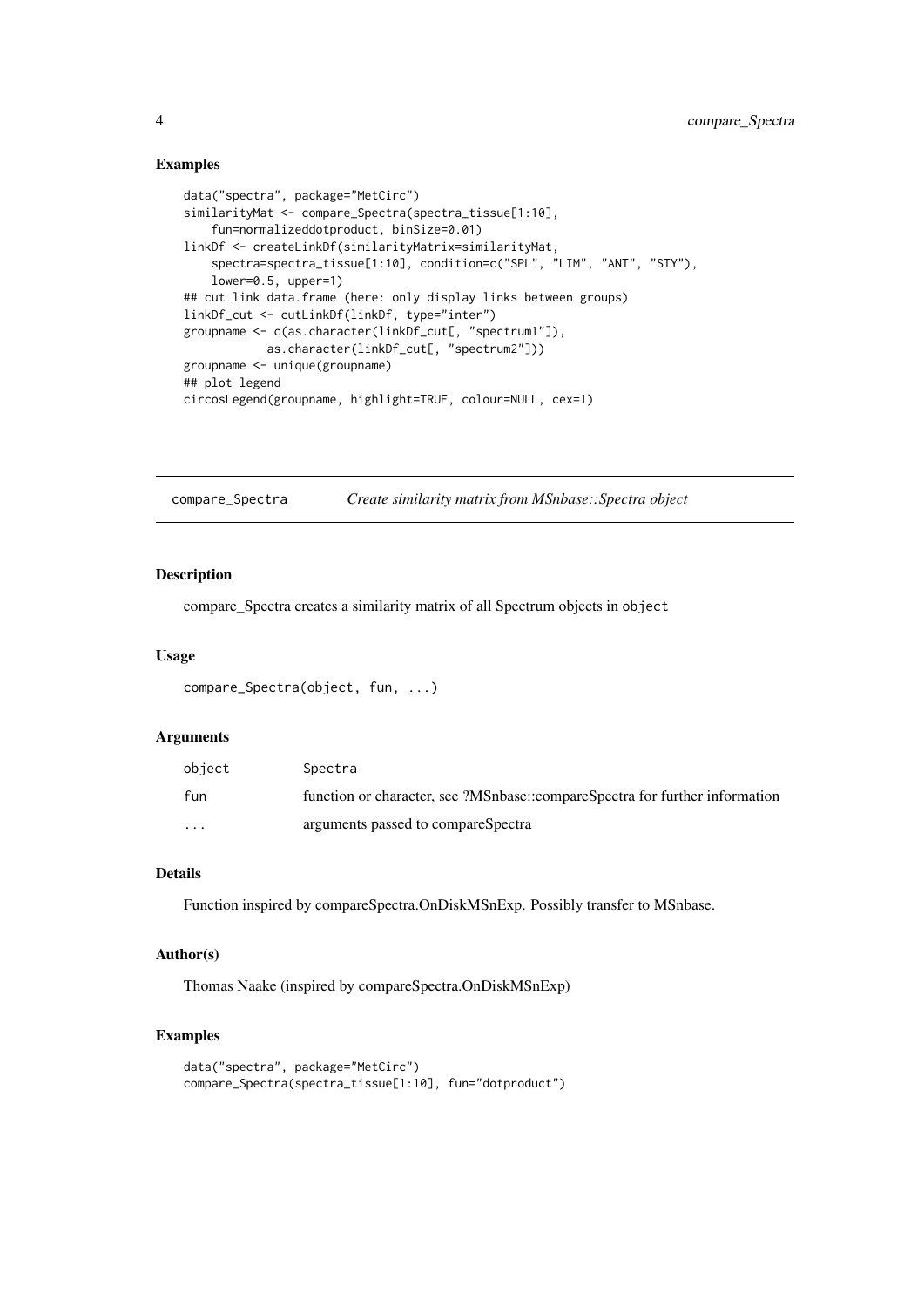<span id="page-4-0"></span>compartmentTissue *Example data for* MetCirc*:* compartmentTissue

## Description

The data.frame compartmentTissue is used in the subsection 'Preparing the tissue data set for analysis' in the vignette of MetCirc. In compartmentTissue, information on the organ-localisation of each MS/MS spectrum is stored.

# Usage

tissue

# Format

data.frame

# Value

data.frame

#### Author(s)

Thomas Naake, <thomasnaake@googlemail.com>

#### Source

internal

convertExampleDF *Example data for* MetCirc*: convertExampleDF*

# Description

convertExampleDF is a data.frame which comprises information on a specific metabolite per row stating the average retention time, average m/z, the name of the metabolite, the adduct ion name and the spectrum reference file name. The function allocatePrecursor2mz uses data.frames of the kind of sd01\_outputXCMS and sd02\_deconvoluted to create a data.frame of the kind of convertExampleDF. Allocation of precursor ions to candidate m/z values is based on minimal distance of m/z and deviance of retention time based on an objective function. See ?allocatePrecursor2mz for further information.

#### Usage

convertExampleDF

# Format

data.frame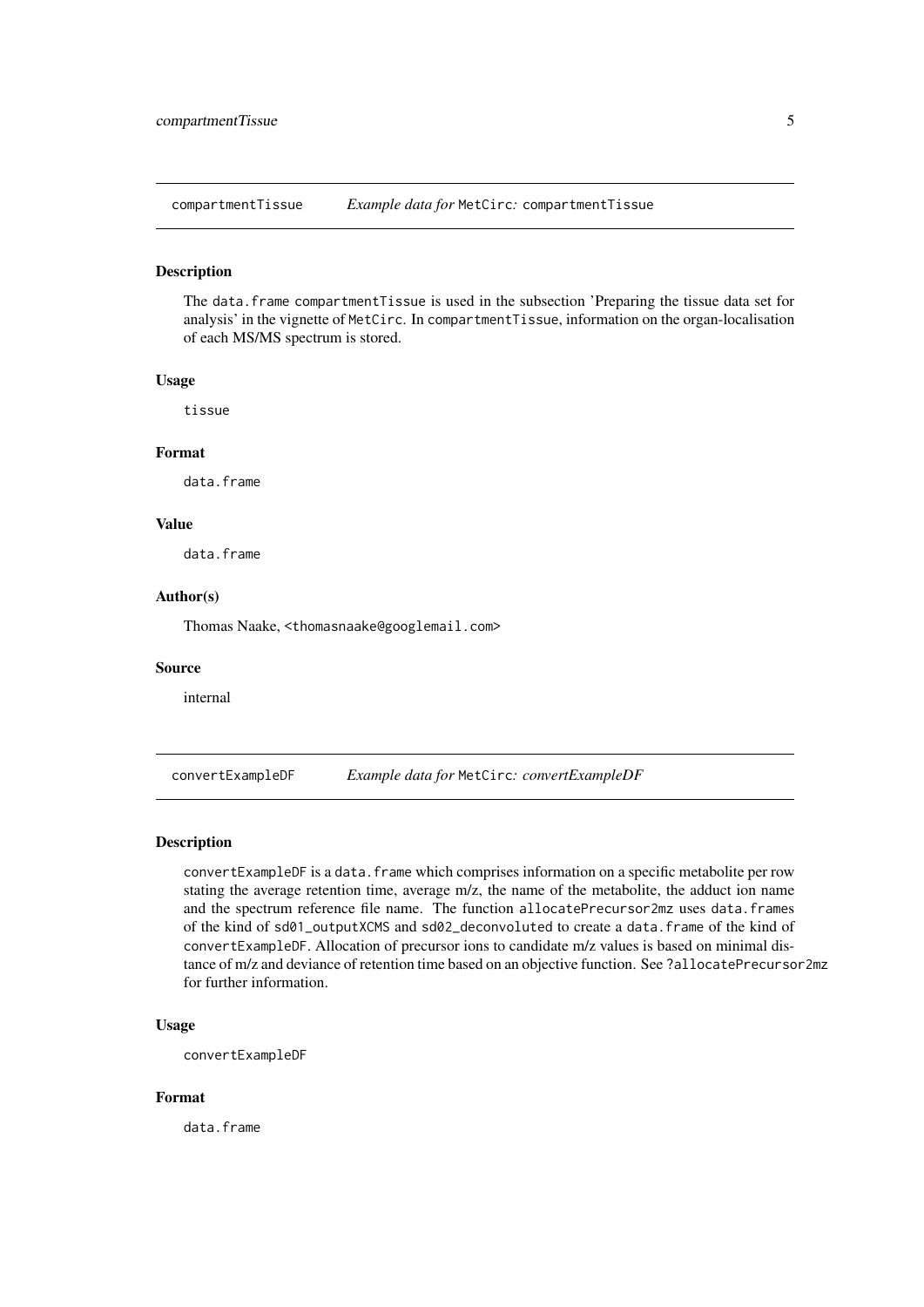#### Value

data.frame

# Author(s)

Thomas Naake, <thomasnaake@googlemail.com>

# Source

internal

convertMsp2Spectra *Convert MSP data frame into object of class* Spectra

#### Description

Convert msp data frame into object of class Spectra

#### Usage

```
convertMsp2Spectra(msp)
```
# Arguments

msp data.frame that mimicks the .msp file format, see Details for further information

# Details

msp is a data frame of a .msp file, a typical data file for MS/MS libraries. The data frame has two columns and contains in the first column the entries "NAME:", "PRECURSORMZ:" (or "EX-ACTMASS:"), "RETENTIONTIME:", Num Peaks:" and information on fragments and peak areas/intensities and will extract the respective information in the second column.

# Value

convertMsp2Spectra returns an object of class Spectra.

# Author(s)

Thomas Naake, <thomasnaake@googlemail.com>

```
data("convertMsp2Spectra", package="MetCirc")
convertMsp2Spectra(msp=msp2spectra)
```
<span id="page-5-0"></span>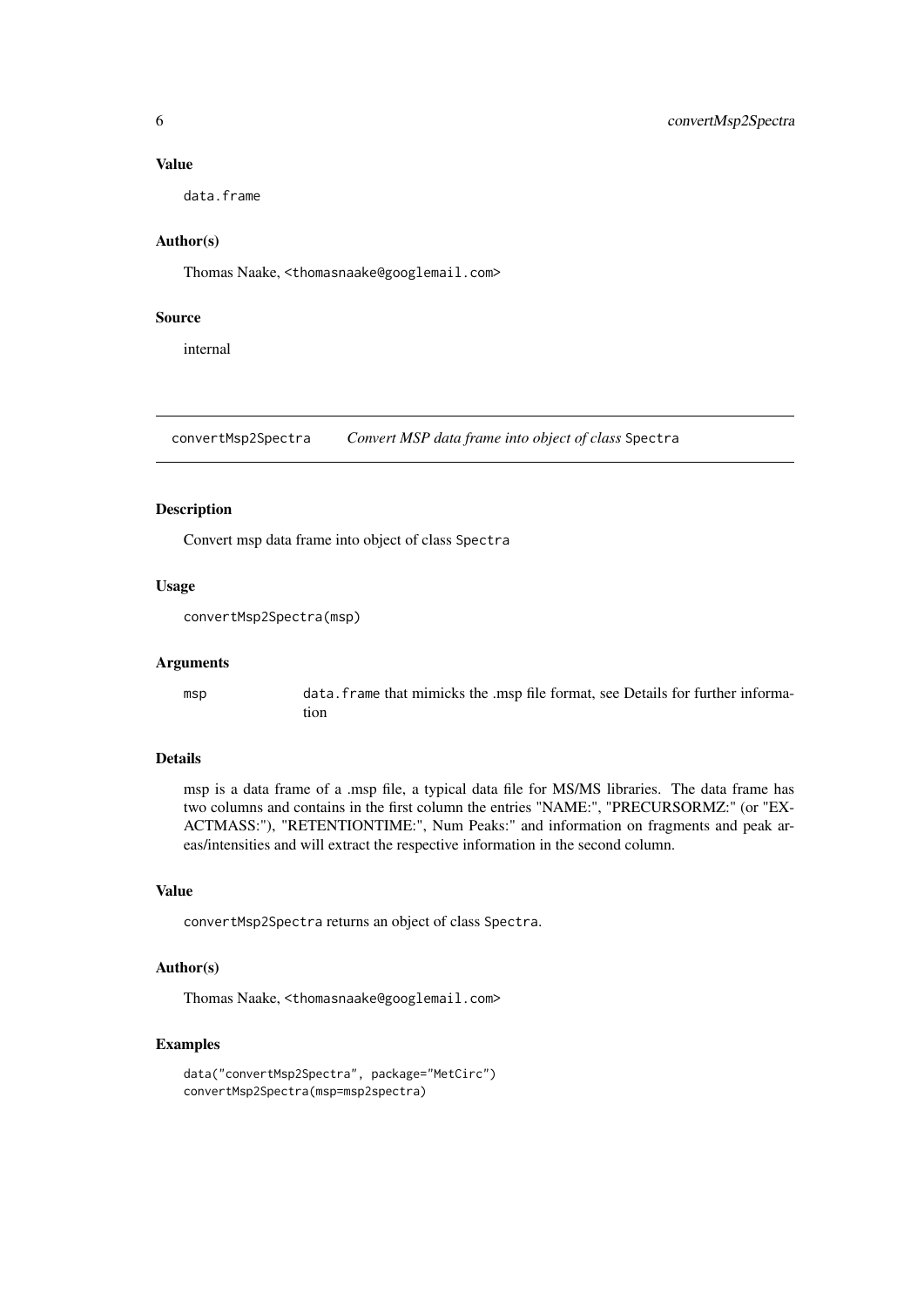<span id="page-6-0"></span>createLink0df *Create a link matrix*

#### Description

Create a link matrix which links every feature in similarity matrix with another.

#### Usage

```
createLink0df(similarityMatrix, spectra, condition)
```
#### Arguments

similarityMatrix

|           | 'matrix', a similarity matrix that contains the NDP similarity measure between |
|-----------|--------------------------------------------------------------------------------|
|           | all precursors in the data set                                                 |
| spectra   | 'Spectra' object                                                               |
| condition | 'character', which conditions should be included?                              |

# Details

createLink0df creates a 'matrix' from a similarity matrix which includes all connections between features in the similarity matrix, but exclude links which have a similarity of exactly 0.

# Value

createLink0df returns a 'matrix' that gives per each row information on linked features

#### Author(s)

Thomas Naake, <thomasnaake@googlemail.com>

# Examples

```
data("spectra", package="MetCirc")
data("similarityMat", package="MetCirc")
link0df <- createLink0df(similarityMatrix=similarityMat,
    spectra_tissue, condition=c("SPL", "LIM", "ANT", "STY"))
```

| createLinkDf | Create a data frame which contains features to link (indices) |  |  |
|--------------|---------------------------------------------------------------|--|--|
|--------------|---------------------------------------------------------------|--|--|

# Description

Create a data frame which contains features to link (indices)

# Usage

```
createLinkDf(similarityMatrix, spectra, condition, lower, upper)
```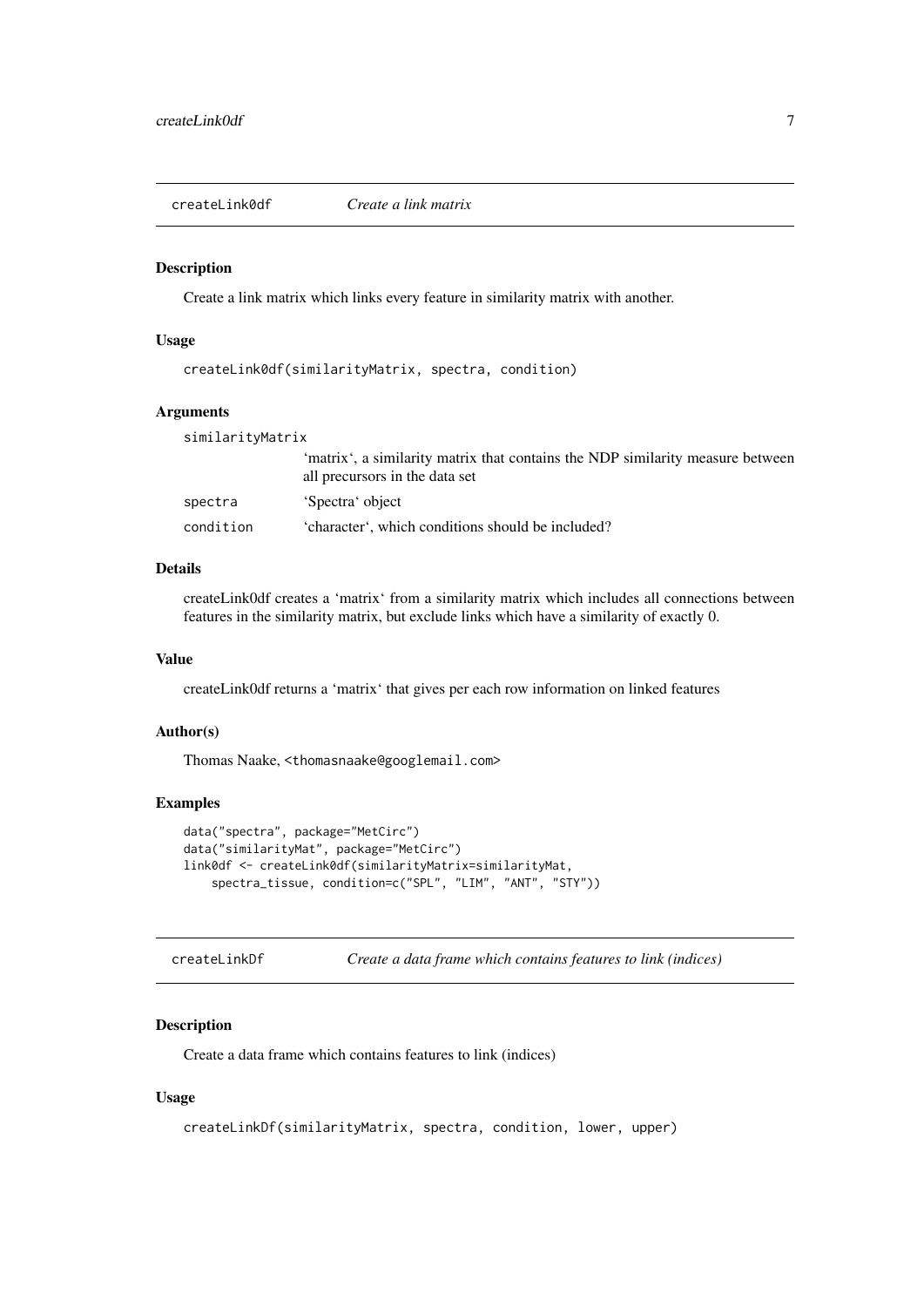# Arguments

| similarityMatrix |                                                                                                              |
|------------------|--------------------------------------------------------------------------------------------------------------|
|                  | 'matrix', a similarity matrix that contains the similarity measure between all<br>precursors in the data set |
| spectra          | Spectra object containing spectra of similarity Matrix                                                       |
| condition        | 'character', vector containing the conditions/samples for which a linkDf is cre-<br>ated                     |
| lower            | 'numeric', threshold value for similarity values, below this value linked features<br>will not be included   |
| upper            | 'numeric', threshold value for similarity values, above this value linked features<br>will not be included   |

#### Details

'lower' and 'upper' are numerical values and truncate similar spectra. The function createLinkDf is a wrapper for the functions 'createLink0df' and 'thresholdLinkDf'.

# Value

'createLinkDf' returns a data frame that gives per each row information on linked features

#### Author(s)

Thomas Naake, <thomasnaake@googlemail.com>

#### Examples

```
data("spectra", package="MetCirc")
data("similarityMat", package="MetCirc")
link0df <- createLink0df(similarityMatrix=similarityMat,
    spectra_tissue, condition=c("SPL", "LIM", "ANT", "STY"))
createLinkDf(similarityMatrix=similarityMat, spectra=spectra_tissue,
    condition=c("SPL", "LIM", "ANT", "STY"), lower=0.5, upper=1)
```
cutLinkDf *Create a cut data frame with information on links*

# Description

Create a cut link data frame

#### Usage

```
cutLinkDf(linkDf, type=c("all", "inter", "intra"))
```
#### Arguments

| linkDf | 'data.frame', that gives per each row information on linked features |
|--------|----------------------------------------------------------------------|
| type   | 'character', one of "all", "inter" or "intra"                        |

<span id="page-7-0"></span>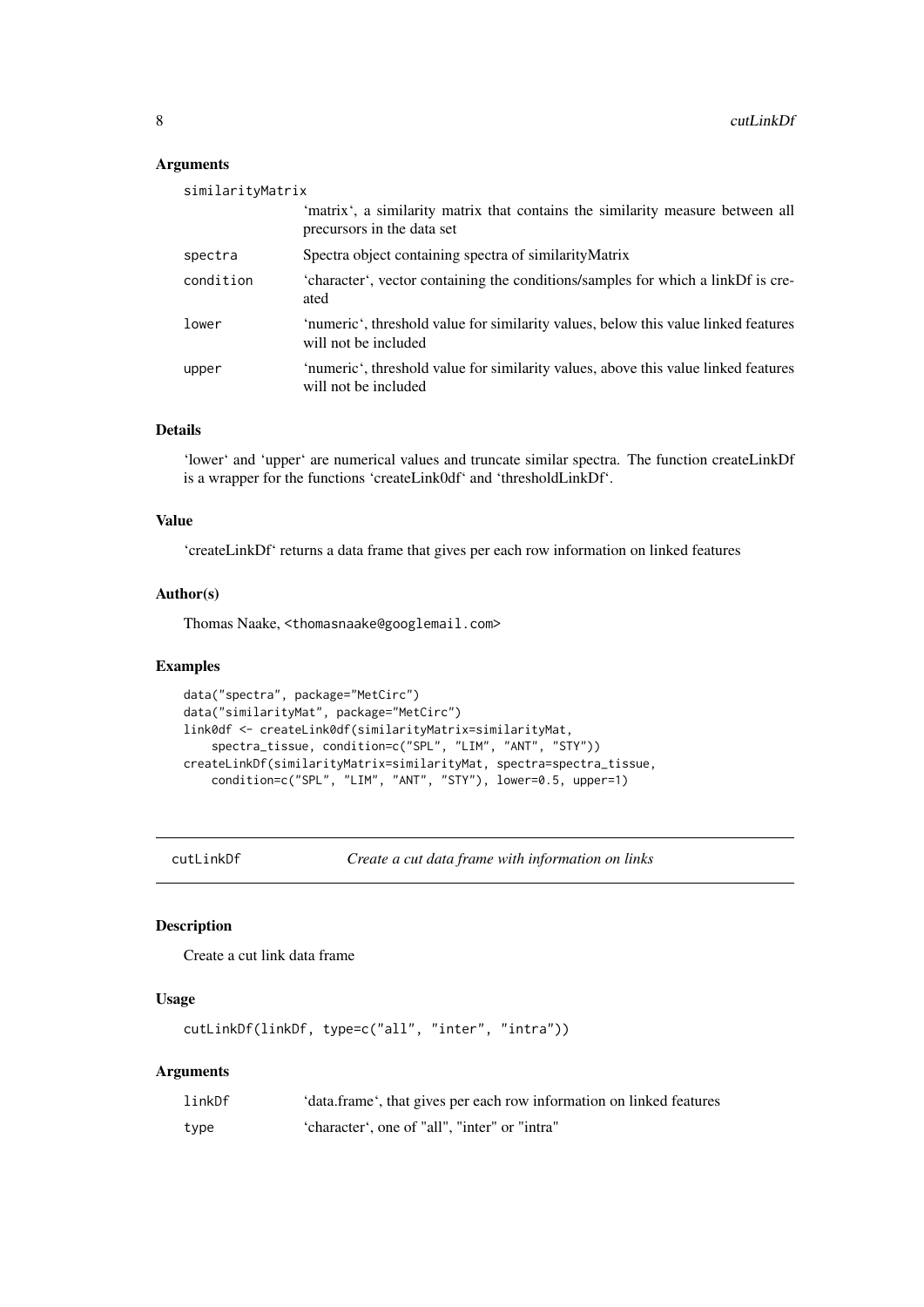#### <span id="page-8-0"></span>getLinkDfIndices 9

# Details

This function is used to truncate features from linkDf. If type="all", linkDf will not be changed; if type="inter" the returned linkDf will only contain entries of links which are between groups and not inside groups; contrary to that, if type="intra" the returned linkDf will only contain entries of links which are inside groups and not between groups.

# Value

cutLinkDf returns a data.frame that gives per each row information on linked features

#### Author(s)

Thomas Naake, <thomasnaake@googlemail.com>

# Examples

```
data("spectra", package="MetCirc")
data("similarityMat", package="MetCirc")
linkDf <- createLinkDf(similarityMatrix=similarityMat, spectra=spectra_tissue,
    condition=c("SPL", "LIM", "ANT", "STY"), lower=0.75, upper=1)
cutLinkDf(linkDf=linkDf, type="all")
```
getLinkDfIndices *Get indices in linkDf of feature*

# Description

Gets indices in linkDf of feature

#### Usage

getLinkDfIndices(groupnameselected, linkDf)

# Arguments

| groupnameselected |                                                                                                                                                                   |
|-------------------|-------------------------------------------------------------------------------------------------------------------------------------------------------------------|
|                   | character vector with group ame of selected feature, vector containing "group"<br>and "name" to display, that is a unique identifier of the features, "group" and |
|                   | "name" have to be separated by "_" where "group" is the first and "name" is the<br>last element                                                                   |
| linkDf            | data. frame, in each row there is information about features to be connected                                                                                      |

#### Details

Internal use for function highlight.

## Value

getLinkDfIndices returns indices concerning linkDf to which groupnameselected connects

#### Author(s)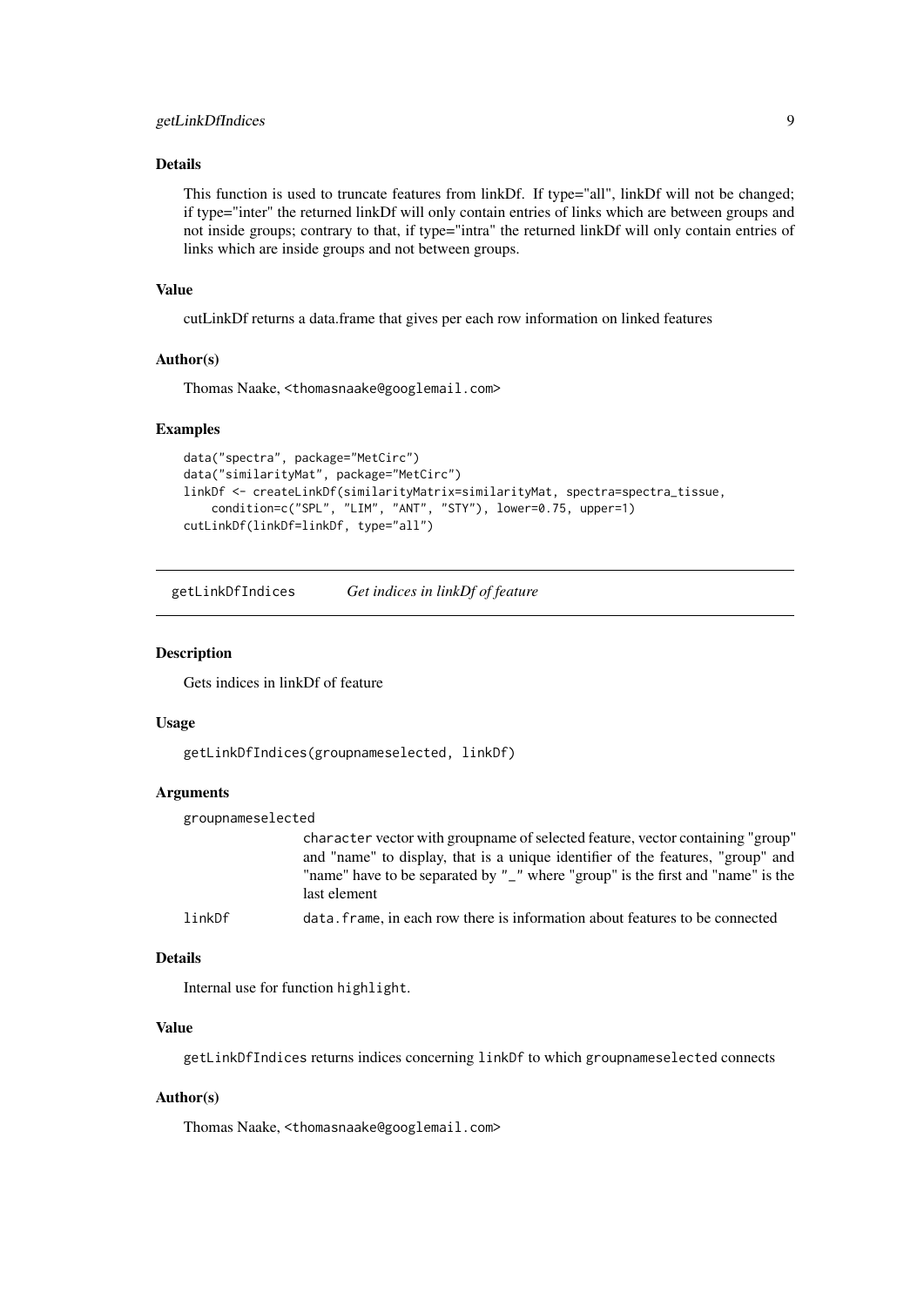#### Examples

## Not run: getLinkDfIndices(groupnameselected, linkMatrix)

highlight *Add links and highlight sectors*

#### Description

A function to add links and highlight sectors to an initialised and plotted circlize plot with one track.

# Usage

```
highlight(groupname, ind, linkDf, colour=NULL, transparency=0.4, links=TRUE)
```
#### Arguments

| groupname    | character vector containing "group" and "name" to display, that is a unique<br>identifier of the features, "group" and "name" have to be separated by "_" where<br>"group" is the first and "name" is the last element |
|--------------|------------------------------------------------------------------------------------------------------------------------------------------------------------------------------------------------------------------------|
| ind          | numeric, indices which will be highlighted                                                                                                                                                                             |
| linkDf       | data. frame, in each row there is information about features to be connected                                                                                                                                           |
| colour       | NULL or character, colour defines the colours which are used for plotting, if<br>NULL default colours are used                                                                                                         |
| transparency | numeric, defines the transparency of the colours                                                                                                                                                                       |
| links        | logical, should links of unselected features be plotted                                                                                                                                                                |

#### Details

Internal use for shinyCircos or outside of shinyCircos to reproduce the figure.

# Value

The function will update an existing plot by highlighting a specified sector and connected links.

#### Author(s)

Thomas Naake, <thomasnaake@googlemail.com>

```
data("spectra", package="MetCirc")
similarityMat <- compare_Spectra(spectra_tissue[1:10],
   fun=normalizeddotproduct, binSize=0.01)
 ## order similarityMat according to retentionTime and update rownames
simM <- orderSimilarityMatrix(similarityMat, spectra=spectra_tissue[1:10],
             type="retentionTime")
 ## create link matrix
 linkDf <- createLinkDf(similarityMatrix=simM, spectra=spectra_tissue,
     condition=c("SPL", "LIM", "ANT", "STY"), lower=0.5, upper=1)
 ## cut link matrix (here: only display links between groups)
```
<span id="page-9-0"></span>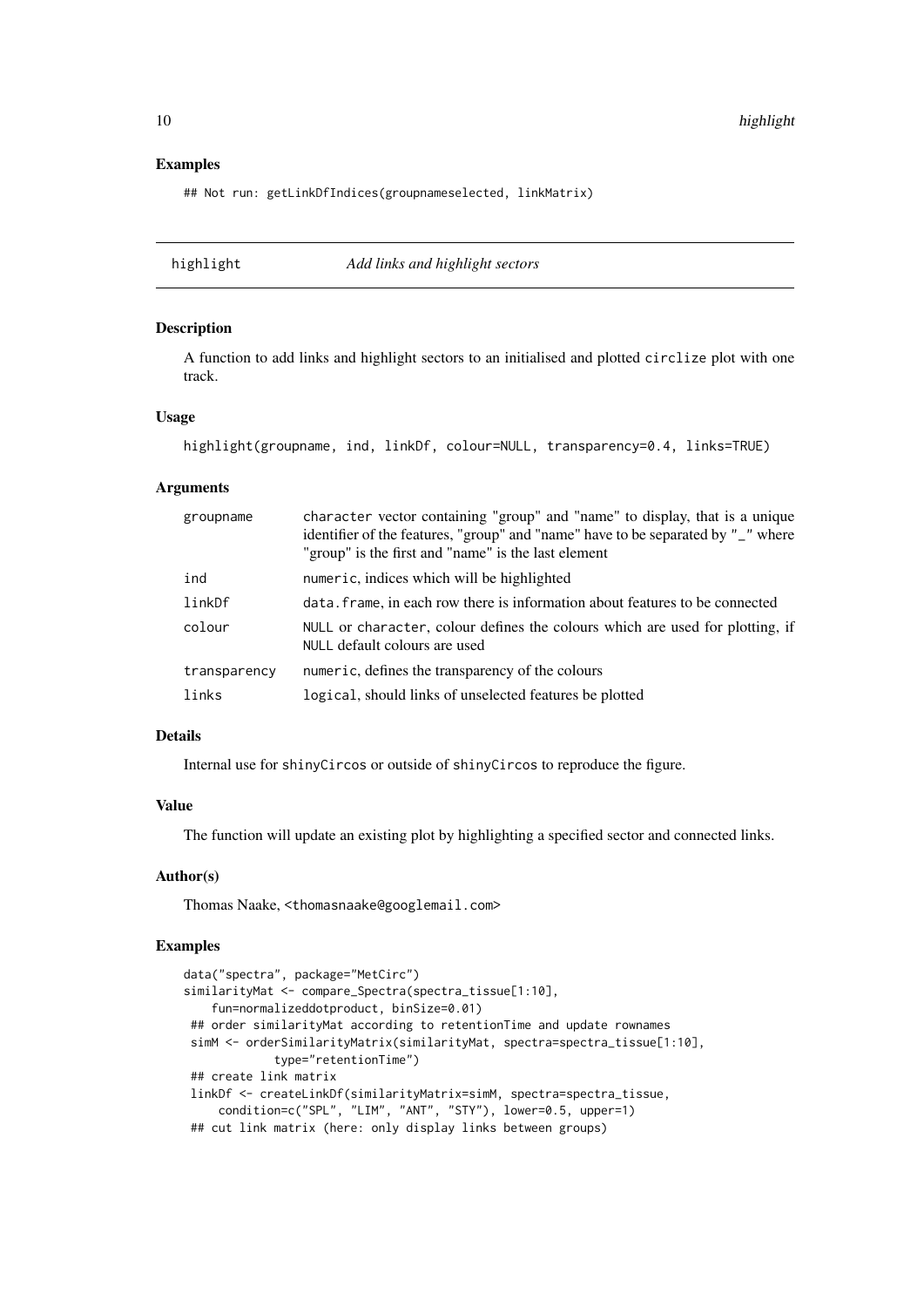#### <span id="page-10-0"></span>minFragCart2Polar 11

```
linkDf_cut <- cutLinkDf(linkDf, type="inter")
## set circlize parameters
circos.par(gap.degree=0, cell.padding=c(0.0, 0, 0.0, 0),
        track.margin=c(0.0, 0))
groupname <- c(as.character(linkDf_cut[, "spectrum1"]),
                as.character(linkDf_cut[, "spectrum2"]))
groupname <- unique(groupname)
## here: set indSelected arbitrarily
indSelected \leq c(2,3)
## actual plotting
plotCircos(groupname, linkDf_cut, initialize=TRUE,
    featureNames=TRUE, cexFeatureNames=0.2, groupSector=TRUE,
    groupName=FALSE, links=FALSE, highlight=TRUE)
## highlight
highlight(groupname=groupname, ind=indSelected, linkDf=linkDf_cut,
    colour=NULL, transparency=0.4, links=TRUE)
```
minFragCart2Polar *Calculate the nearest feature in polar coordinates given cartesian coordinates*

#### Description

Calculates the nearest feature in polar coordinates given cartesian coordinates

# Usage

```
minFragCart2Polar(x, y, degreeOfFeatures)
```
#### Arguments

| x                  | cartesian x coordinate        |
|--------------------|-------------------------------|
| -V                 | cartesian y coordinate        |
| degree Of Features |                               |
|                    | list of positions of features |

#### Details

minFragCart2Polar is employed to find the feature with the smallest distance from given cartesian coordinates.

# Value

minFragCart2Polar returns the index of the feature that has the smallest distance to the given coordinates. As minFragCart2Polar is used in shinyCircos for the track 1 only polar r coordinates between 0.8 and 1 will be used to find the feature with smallest distance.

# Author(s)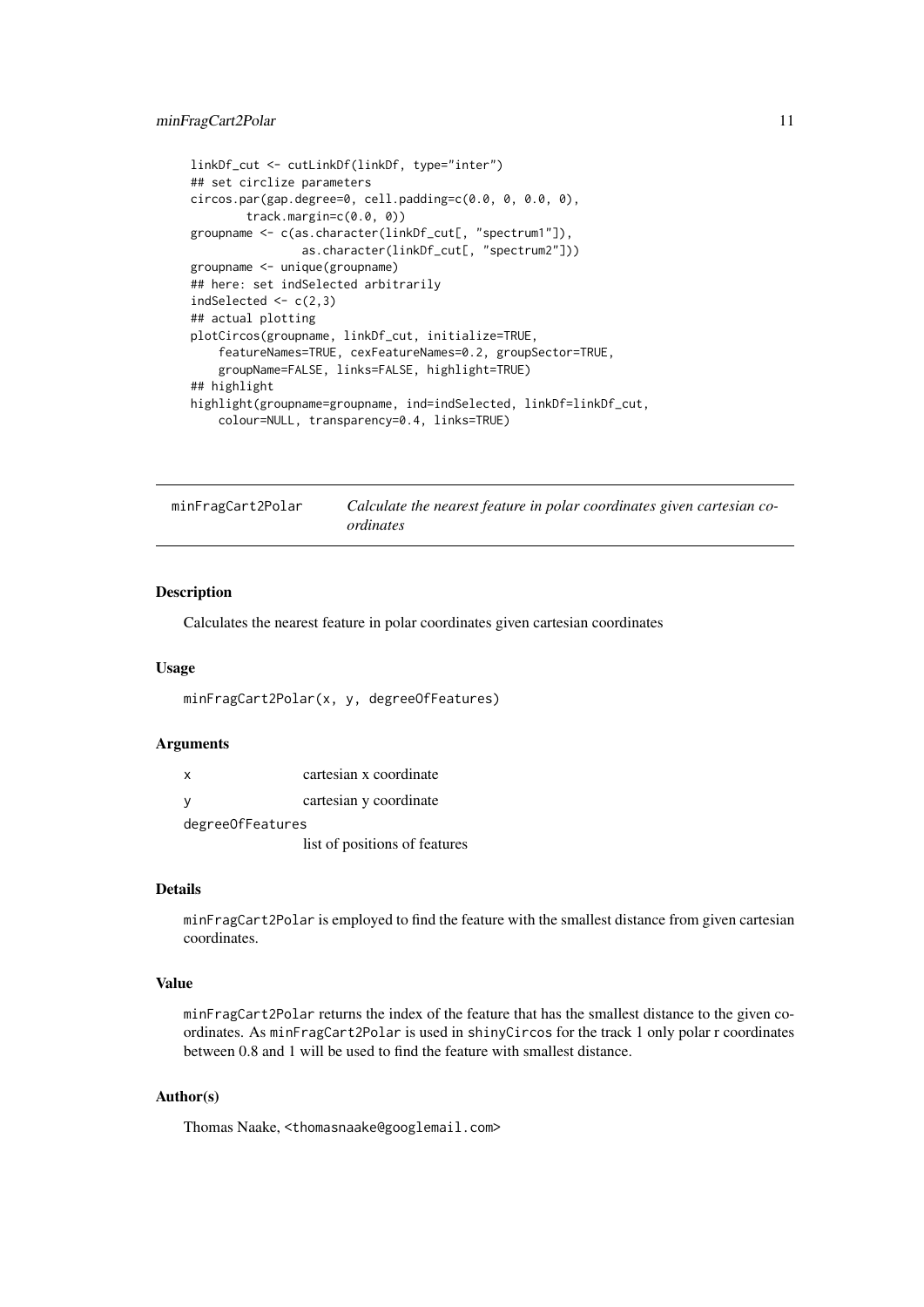#### Examples

```
data("spectra", package="MetCirc")
similarityMat <- compare_Spectra(spectra_tissue[1:10],
    fun=normalizeddotproduct, binSize=0.01)
linkDf <- createLinkDf(similarityMatrix=similarityMat,
    spectra=spectra_tissue[1:10], condition=c("SPL", "LIM", "ANT", "STY"),
    lower=0.5, upper=1)
## cut link data.frame (here: only display links between groups)
linkDf_cut <- cutLinkDf(linkDf, type="inter")
groupname <- c(as.character(linkDf_cut[, "spectrum1"]),
                as.character(linkDf_cut[, "spectrum2"]))
groupname <- unique(groupname)
plotCircos(groupname, NULL, initialize=TRUE, featureNames=FALSE,
     groupName=FALSE, groupSector=FALSE, links=FALSE, highlight=FALSE)
x \le -1y \leq -\emptysetdegreeFeatures <- lapply(groupname,
function(x) mean(circlize:::get.sector.data(x)[c("start.degree", "end.degree")]))
minFragCart2Polar(x, y, degreeOfFeatures=degreeFeatures)
```
msp2spectra *Example data for* MetCirc*:* msp2spectra

# Description

convertMsp2Spectra contains the object msp2spectra that is a data frame in .MSP format, a typical format for MS/MS library building. Each entry consists of the metabolite name (NAME), the precursor mz (PRECURSORMZ), the retention time (RETENTIONTIME), number of peaks (Num Peaks), together with fragments and their intensity values. In the example used in the function convertMsp2Spectra the data.frame msp2spectra is used to construct an object of class Spectra.

#### Usage

msp2spectra

#### Format

data.frame

# Value

data.frame

# Author(s)

Thomas Naake, <thomasnaake@googlemail.com>

# Source

http://prime.psc.riken.jp/Metabolomics\_Software/MS-DIAL/, truncated .MSP file of GNPS MS/MS Negative (contains 22 entries): http://prime.psc.riken.jp/Metabolomics\_Software/MS-DIAL/MSMS-GNPS-Curated-Neg.msp

<span id="page-11-0"></span>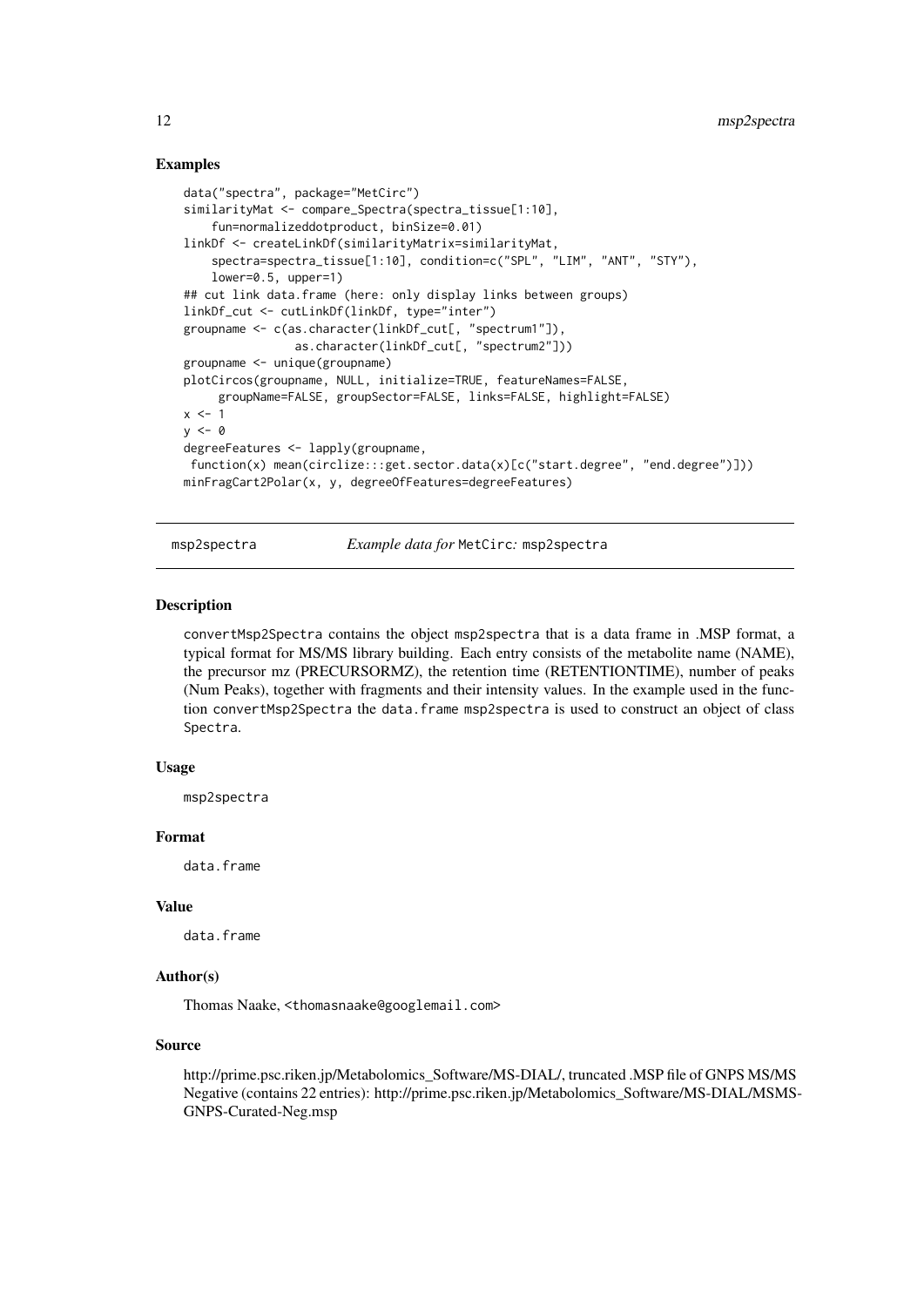<span id="page-12-0"></span>

#### Description

Calculate similarity based on neutral losses (NLS)

#### Usage

 $neutralloss(x, y, m=0.5, n=2, ...)$ 

#### Arguments

| $\boldsymbol{\mathsf{x}}$ | Spectrum2 object from MSnbase containing intensity and m/z values, first MS/MS<br>spectrum  |
|---------------------------|---------------------------------------------------------------------------------------------|
| y                         | Spectrum2 object from MSnbase containing intensity and m/z values, second<br>MS/MS spectrum |
| m                         | numeric, exponent to calculate peak intensity-based weights                                 |
| n                         | numeric, exponent to calculate m/z-based weights                                            |
| $\ddotsc$                 | further arguments passed to MSnbase:::bin_Spectra                                           |

# Details

Similarities of spectra based on neutral losses are calculated according to the following formula:

$$
NLS = \frac{\sum (W_{S1,i} \cdot W_{S2,i})^2}{\sum (W_{S1,i}^2) * \sum (W_{S2,i}^2)}
$$

, with  $W = [peak intensity]^m \cdot [NL]^n$  and  $NL = |m/z - precursorm/z|$ . For further information see Li et al. (2015): Navigating natural variation in herbivory-induced secondary metabolism in coyote tobacco populations using MS/MS structural analysis. PNAS, E4147–E4155. neutralloss returns a numeric value ranging between 0 and 1, where 0 indicates no similarity between the two MS/MS features, while 1 indicates that the MS/MS features are identical. Arguments can be passed to the function MSnbase:::bin\_Spectra, e.g. to set the width of bins (binSize). Prior to calculating

 $W_{S1}$ 

or

 $W_{S2}$ 

, all intensity values are divided by the maximum intensity value.

#### Value

neutralloss returns a numeric similarity coefficient between 0 and 1

#### Author(s)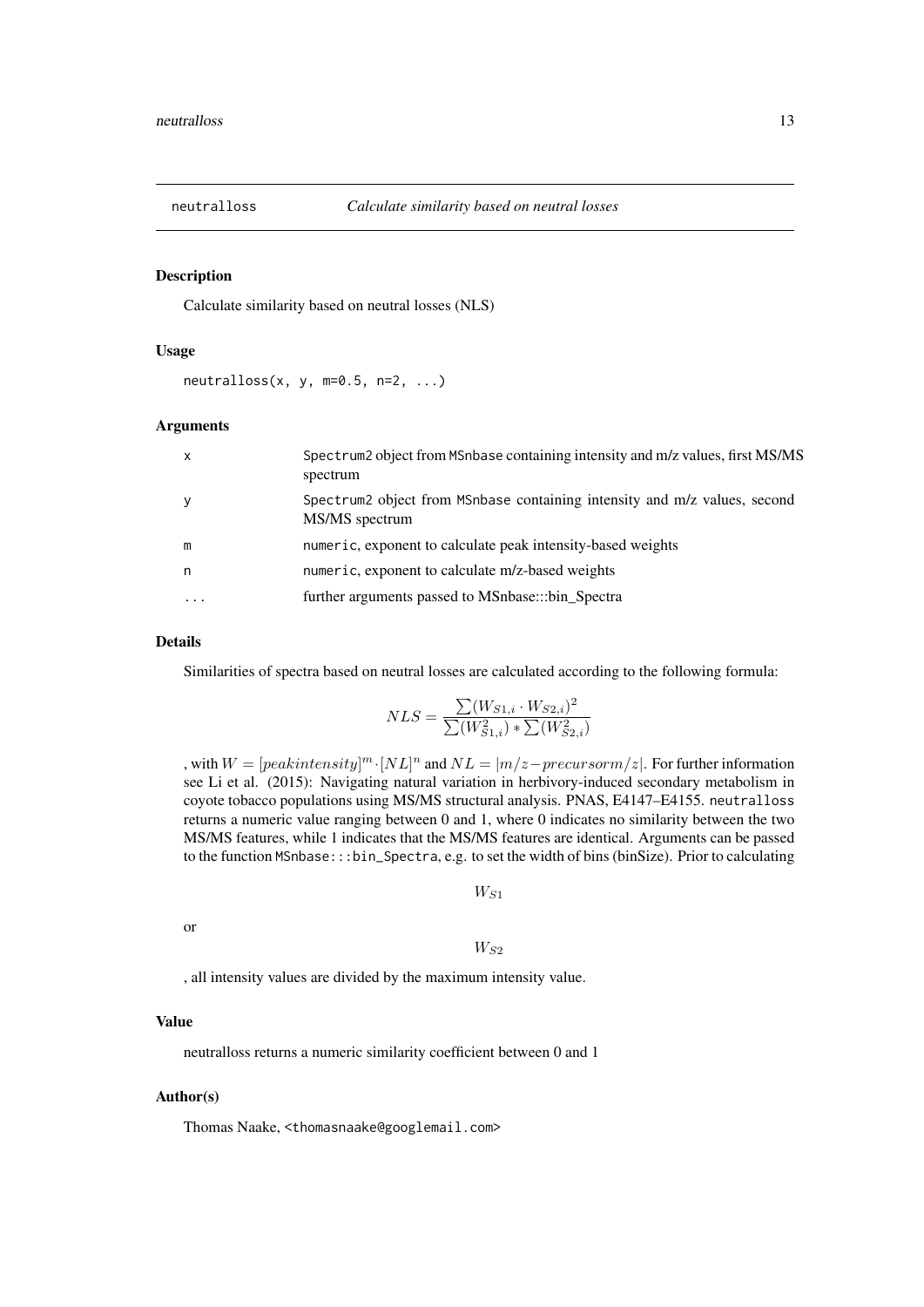#### Examples

```
data("spectra", package = "MetCirc")
x <- spectra_tissue[[1]]
y <- spectra_tissue[[2]]
neutralloss(x, y, m=0.5, n=2, binSize=0.01)
```
normalizeddotproduct *Calculate the normalized dot product*

#### Description

Calculate the normalized dot product (NDP)

#### Usage

```
normalizeddotproduct(x, y, m=0.5, n=2, ...)
```
## Arguments

| $\mathsf{x}$ | Spectrum2 object from MSnbase containing intensity and m/z values, first MS/MS<br>spectrum  |
|--------------|---------------------------------------------------------------------------------------------|
| У            | Spectrum2 object from MSnbase containing intensity and m/z values, second<br>MS/MS spectrum |
| m            | numeric, exponent to calculate peak intensity-based weights                                 |
| n            | numeric, exponent to calculate m/z-based weights                                            |
| $\ddotsc$    | further arguments passed to MSnbase:::bin_Spectra                                           |

#### Details

The normalized dot product is calculated according to the following formula:

$$
NDP = \frac{\sum (W_{S1,i} \cdot W_{S2,i})^2}{\sum (W_{S1,i}^2) * \sum (W_{S2,i}^2)}
$$

, with  $W = [peak intensity]^m \cdot [m/z]^n$ . For further information see Li et al. (2015): Navigating natural variation in herbivory-induced secondary metabolism in coyote tobacco populations using MS/MS structural analysis. PNAS, E4147–E4155. normalizeddotproduct returns a numeric value ranging between 0 and 1, where 0 indicates no similarity between the two MS/MS features, while 1 indicates that the MS/MS features are identical. Arguments can be passed to the function MSnbase:::bin\_Spectra, e.g. to set the width of bins (binSize). Prior to calculating

```
W_{S1}
```
or

 $W_{S2}$ 

, all intensity values are divided by the maximum intensity value.

#### Value

normalizeddotproduct returns a numeric similarity coefficient between 0 and 1

<span id="page-13-0"></span>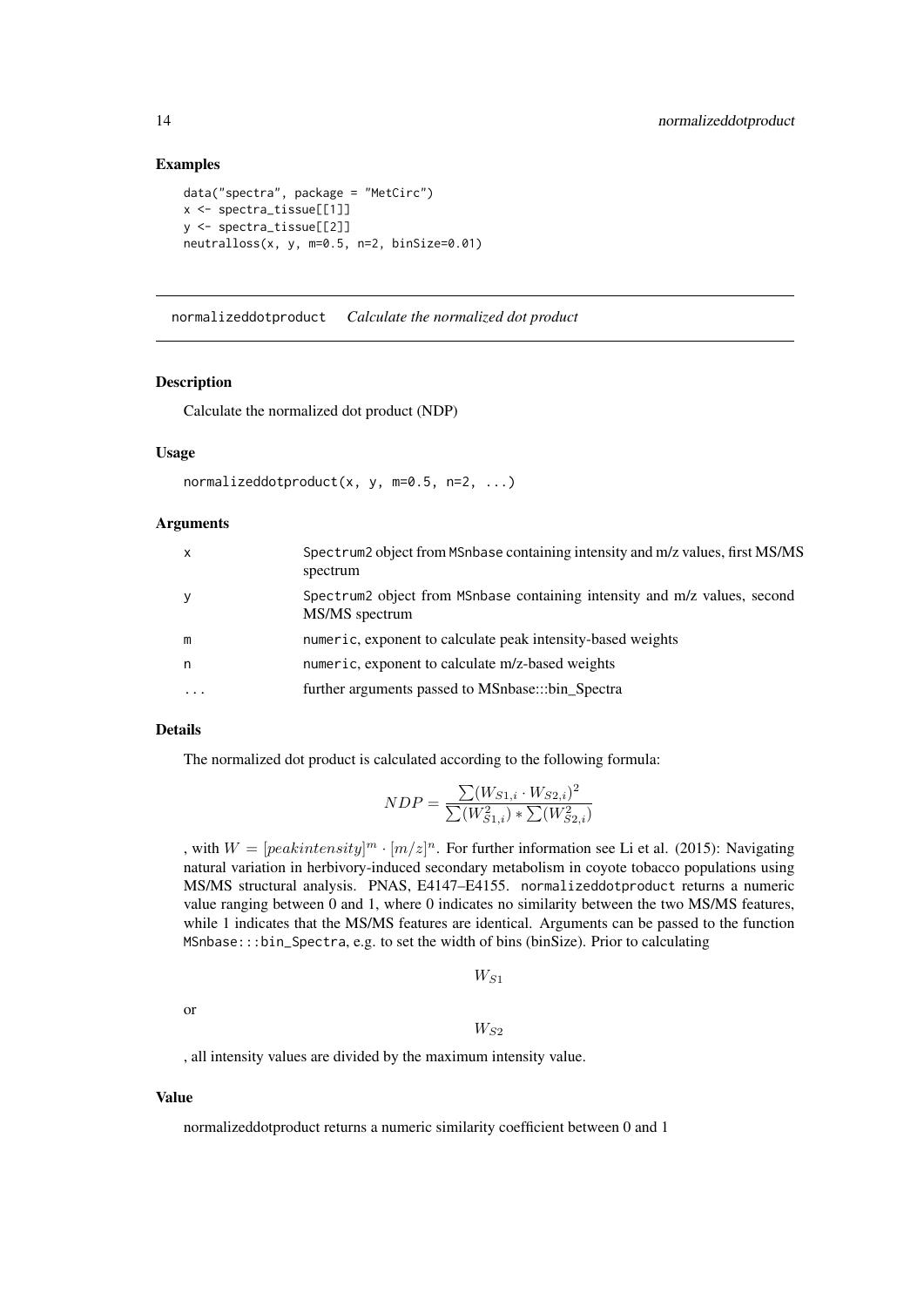#### <span id="page-14-0"></span>orderSimilarityMatrix 15

#### Author(s)

Thomas Naake, <thomasnaake@googlemail.com>

#### Examples

```
data("spectra", package="MetCirc")
x <- spectra_tissue[[1]]
y <- spectra_tissue[[2]]
normalizeddotproduct(x, y, m=0.5, n=2, binSize=0.01)
```
orderSimilarityMatrix *Order columns and rows of a similarity matrix according to m/z, retention time and clustering*

#### Description

Internal function for shiny application. May also be used outside of shiny to reconstruct figures.

#### Usage

```
orderSimilarityMatrix(similarityMatrix, spectra,
    type=c("retentionTime", "mz", "clustering"), group=FALSE)
```
#### Arguments

| similarityMatrix |                                                                                                                                                                                                                                                      |
|------------------|------------------------------------------------------------------------------------------------------------------------------------------------------------------------------------------------------------------------------------------------------|
|                  | matrix, similarityMatrix contains pair-wise similarity coefficients which<br>give information about the similarity between precursors                                                                                                                |
| spectra          | Spectra object containing spectra that are compared in similarity Matrix                                                                                                                                                                             |
| type             | character, one of "retentionTime", "mz" or "clustering"                                                                                                                                                                                              |
| group            | logical, if TRUE group separated by "_" will be cleaved from rownames/colnames<br>of similarityMatrix and matched against names of spectra, if FALSE rownames/colnames<br>of similarity Matrix are taken as are and matched against names of spectra |

#### Details

orderSimilarityMatrix takes a similarity matrix, spectra (containing information on m/z and retentionTime and a character vector as arguments. It will then reorder rows and columns of the similarityMatrix object such, that it orders rows and columns of similarityMatrix according to m/z, retention time or clustering in each group. orderSimilarityMatrix is employed in the shiny-Circos function to create similarityMatrix objects which will allow to switch between different types of ordering in between groups (sectors) in the circos plot. It may be used as well externally, to reproduce plots outside of the reactive environment (see vignette for a workflow).

# Value

'matrix', 'orderSimilarityMatrix' returns a similarity matrix with ordered rownames according to the character vector given to order

# Author(s)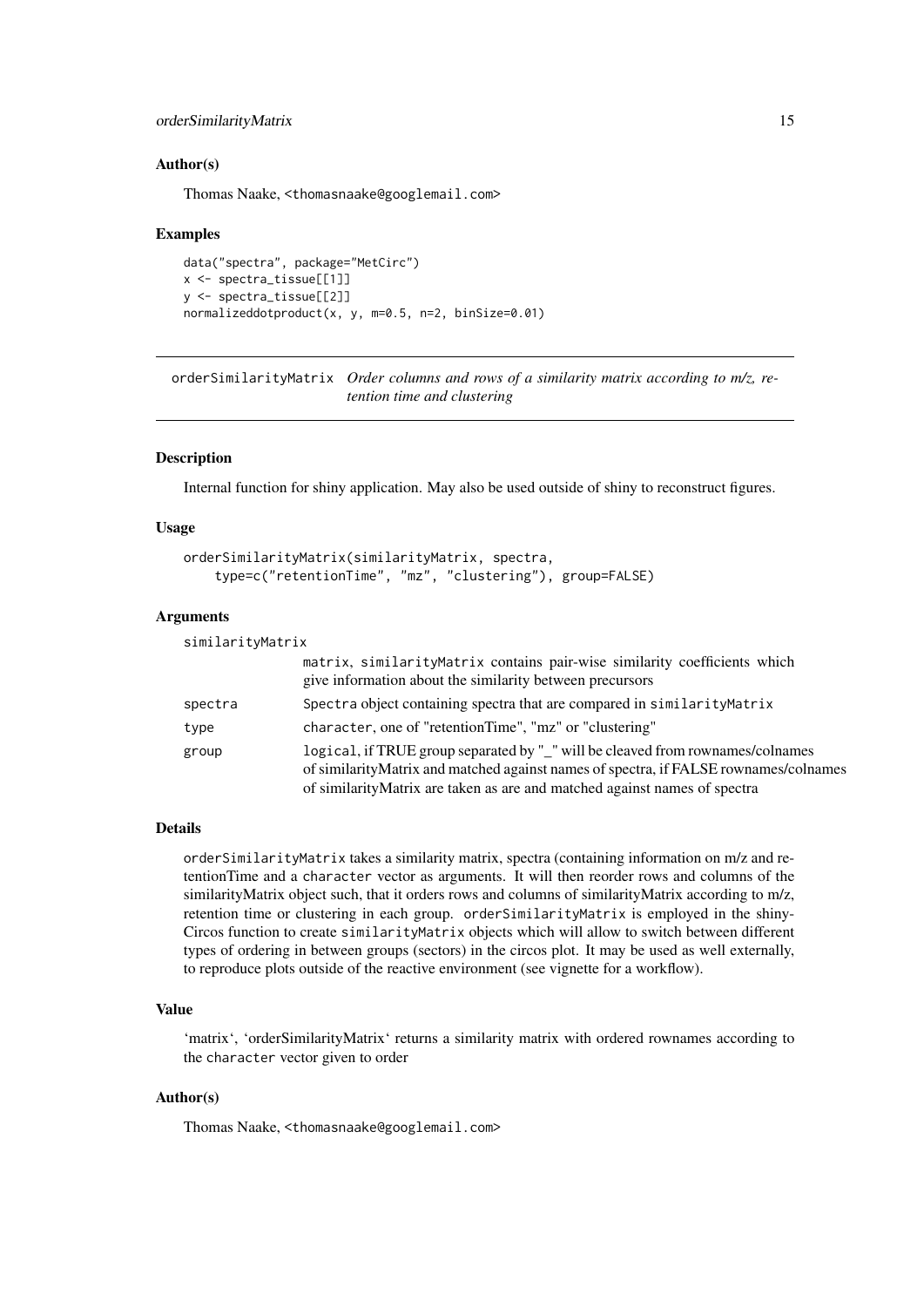# Examples

```
data("spectra", package="MetCirc")
similarityMat <- compare_Spectra(spectra_tissue[1:10],
   fun=normalizeddotproduct, binSize=0.01)
## order according to retention time
orderSimilarityMatrix(similarityMatrix=similarityMat,
    spectra_tissue, type="retentionTime", group=FALSE)
```
plotCircos *Circular plot to visualise similarity*

# Description

Circular plot to visualise similarity

#### Usage

```
plotCircos(groupname, linkDf, initialize=c(TRUE, FALSE),
     featureNames=c(TRUE, FALSE), cexFeatureNames=0.3,
     groupSector=c(TRUE, FALSE), groupName=c(TRUE, FALSE),
     links=c(TRUE, FALSE), highlight=c(TRUE, FALSE), colour=NULL,
     transparency=0.2)
```
# Arguments

| groupname       | character vector containing "group" and "name" to display, that is a unique<br>identifier of the features, "group" and "name" have to be separated by "_" where<br>"group" is the first and "name" is the last element |
|-----------------|------------------------------------------------------------------------------------------------------------------------------------------------------------------------------------------------------------------------|
| linkDf          | data. frame containing linked features in each row, has five columns (group1,<br>spectrum1, group2, spectrum2, similarity)                                                                                             |
| initialize      | logical, should plot be initialized?                                                                                                                                                                                   |
| featureNames    | logical, should feature names be displayed?                                                                                                                                                                            |
| cexFeatureNames |                                                                                                                                                                                                                        |
|                 | numeric, size of feature names                                                                                                                                                                                         |
| groupSector     | logical, should groups be displayed with background colours?                                                                                                                                                           |
| groupName       | logical, should group names (e.g. compartment names or individual names)<br>be displayed?                                                                                                                              |
| links           | logical, should links be plotted?                                                                                                                                                                                      |
| highlight       | logical, highlight is set to TRUE                                                                                                                                                                                      |
| colour          | NULL or character, colour defines the colours which are used for plotting, if<br>NULL default colours are used                                                                                                         |
| transparency    | numeric, defines the transparency of the colours                                                                                                                                                                       |

# Details

Internal use for shinyCircos or used outside of shinyCircos to reproduce figure

<span id="page-15-0"></span>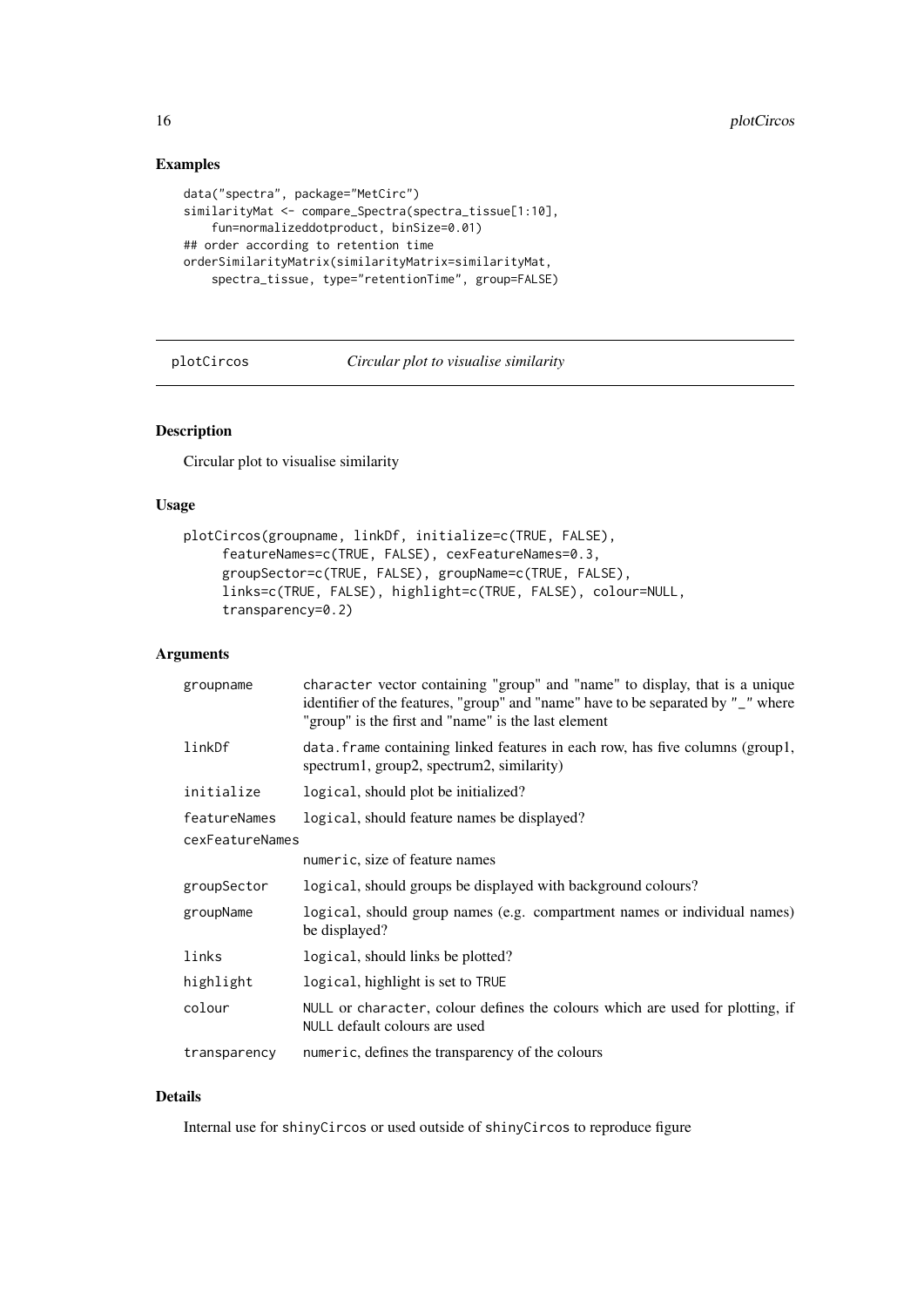#### <span id="page-16-0"></span>plotSpectra 17

# Value

The function will initialize a circlize plot and/or will plot features of a circlize plot.

#### Author(s)

Thomas Naake, <thomasnaake@googlemail.com>

# Examples

```
data("spectra", package="MetCirc")
similarityMat <- compare_Spectra(spectra_tissue[1:10],
    fun=normalizeddotproduct, binSize=0.01)
## order similarityMat according to retentionTime
simM <- orderSimilarityMatrix(similarityMat, spectra=spectra_tissue[1:10],
            type="retentionTime", )
## create link data.frame
linkDf <- createLinkDf(similarityMatrix=simM, spectra=spectra_tissue,
     condition=c("SPL", "LIM", "ANT", "STY"), lower=0.5, upper=1)
## cut link data.frame (here: only display links between groups)
linkDf_cut <- cutLinkDf(linkDf, type="inter")
## set circlize paramters
circos.par(gap.degree=0, cell.padding=c(0.0, 0, 0.0, 0),
         track.margin=c(0.0, 0))
groupname <- c(as.character(linkDf_cut[, "spectrum1"]),
                as.character(linkDf_cut[, "spectrum2"]))
groupname <- unique(groupname)
## actual plotting
plotCircos(groupname, linkDf_cut, initialize=TRUE,
    featureNames=TRUE, cexFeatureNames=0.3, groupSector=TRUE,
     groupName=FALSE, links=FALSE, highlight=FALSE, colour=NULL,
     transparency=0.2)
```
plotSpectra *Plot pair-wise spectra*

#### Description

```
"
```
#### Usage

```
plotSpectra(spectra, subject, query)
```
## Arguments

| spectra | 'Spectra'' object                                                                              |
|---------|------------------------------------------------------------------------------------------------|
| subject | character, name of spectra that is aligned against, character with preceding sam-<br>ple name  |
| query   | character, name of spectra that is aligned to subject, character with preceding<br>sample name |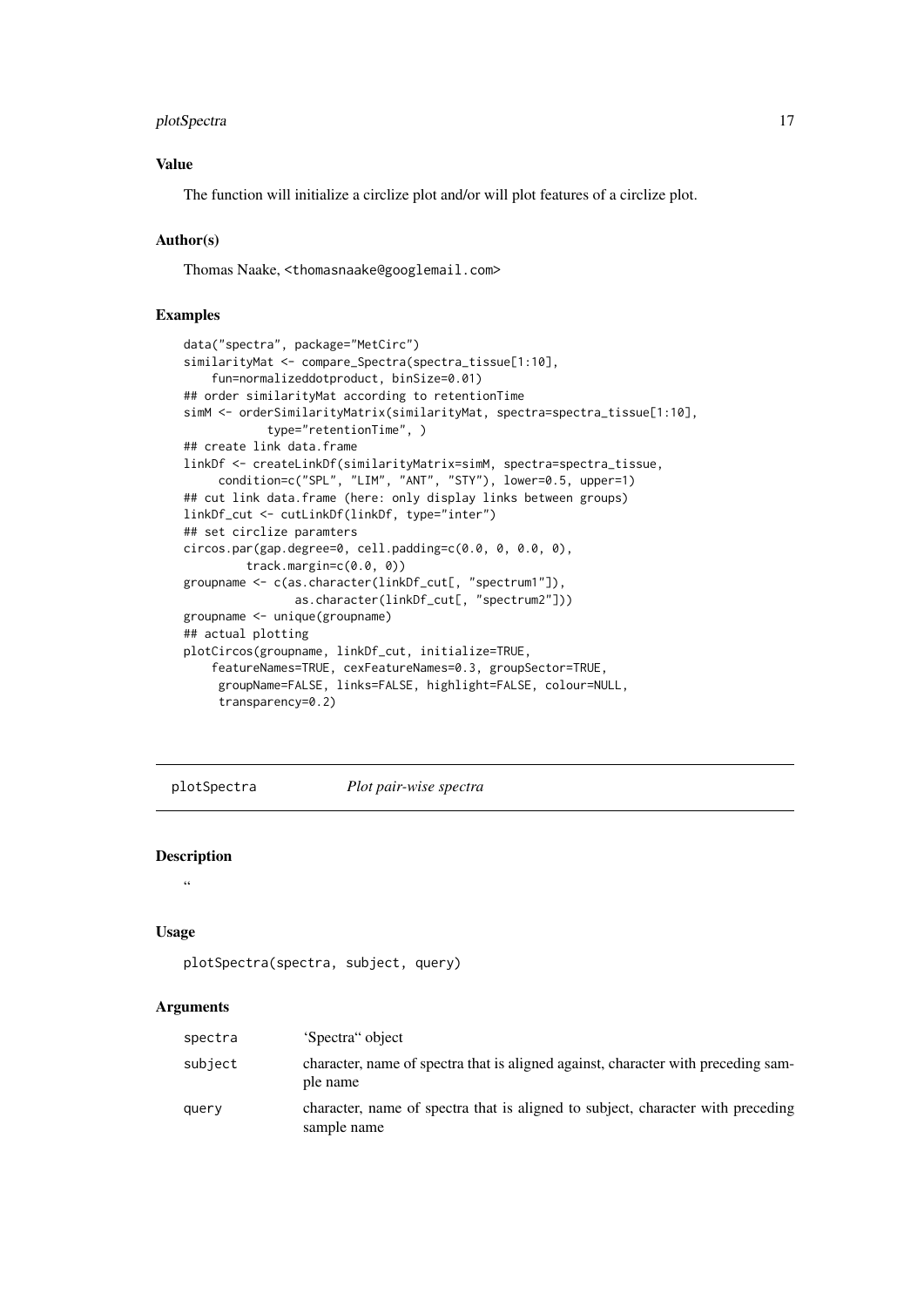# <span id="page-17-0"></span>Details

Internally, all intensities are normalized to 100%.

# Value

'ggplot2' plot

# Author(s)

Thomas Naake, <thomasnaake@googlemail.com>

# Examples

```
data("spectra", package="MetCirc")
plotSpectra(spectra_tissue, subject="SPL_1", query="SPL_2")
```
printInformationSelect

*Display information on connected features of selected features*

# Description

Displays information on connected features of selected features.

# Usage

```
printInformationSelect(select, spectra=NULL,
   linkDfInd, linkDf, similarityMatrix, roundDigits=2)
```
#### Arguments

| select           | 'character', obtained from groupname, 'character' of selected feature                                                                                               |  |
|------------------|---------------------------------------------------------------------------------------------------------------------------------------------------------------------|--|
| spectra          | 'Spectra' object containing spectra that are compared in 'similarityMatrix'                                                                                         |  |
| linkDfInd        | 'numeric' indices of selected features                                                                                                                              |  |
| linkDf           | 'data.frame' that contains information of linked features for given thresholds                                                                                      |  |
| similarityMatrix |                                                                                                                                                                     |  |
|                  | 'matrix' that is used to get information on the degree of similarity, 'similarity-<br>Mat' is an ordered version of a similarity matrix, see "?createOrderedSimMat" |  |
| roundDigits      | 'numeric', how many digits should be displayed?                                                                                                                     |  |

# Details

'printInformationSelect' is for internal use.

## Value

'character' that is in HTML format

# Author(s)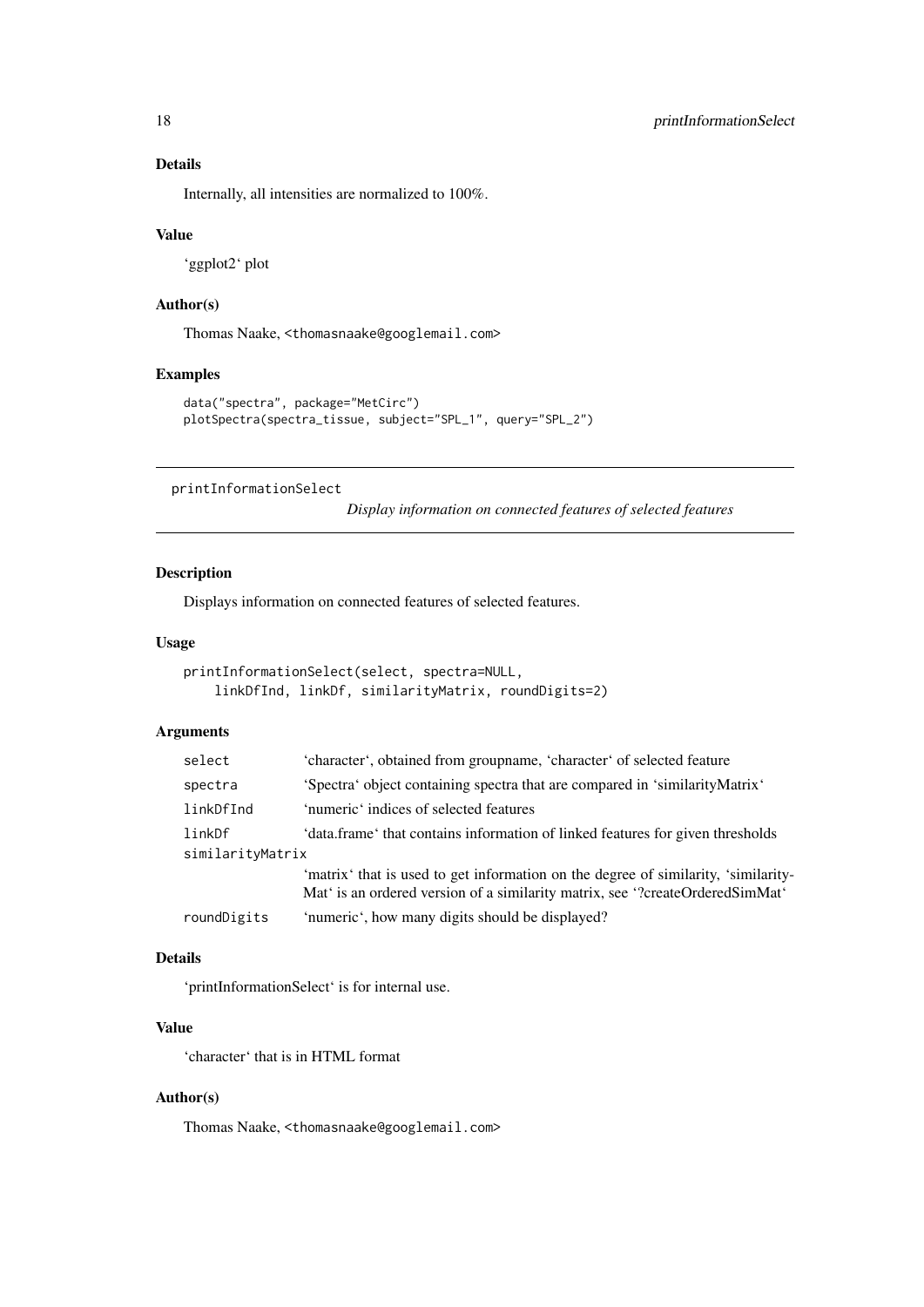#### <span id="page-18-0"></span>recordPlotFill\_degreeFeatures 19

#### Examples

```
data("spectra", package="MetCirc")
similarityMat <- compare_Spectra(spectra_tissue[1:10],
    fun=normalizeddotproduct, binSize=0.01)
linkDf <- createLinkDf(similarityMatrix=similarityMat,
    spectra=spectra_tissue[1:10], condition=c("SPL", "LIM", "ANT", "STY"),
    lower=0.5, upper=1)
## cut link data.frame (here: only display links between groups)
linkDf_cut <- cutLinkDf(linkDf, type="inter")
groupname <- c(as.character(linkDf_cut[, "spectrum1"]),
           as.character(linkDf_cut[, "spectrum2"]))
groupname <- unique(groupname)
## arbitrarily select a feature
ind <-2linkDfInds <- getLinkDfIndices(groupname[ind], linkDf_cut)
MetCirc:::printInformationSelect(groupname[ind], spectra=spectra_tissue[1:10],
    linkDfInd=linkDfInds, linkDf=linkDf_cut, similarityMatrix=similarityMat)
```
recordPlotFill\_degreeFeatures

*Record a plot of filled features and the degree of features*

# Description

'recordPlotFill\_degreeFeatures' records a plot of filled features and returns the degree of features

# Usage

```
recordPlotFill_degreeFeatures(type_match, ...)
```
#### Arguments

| type_match | 'character', ordered vector according to type |
|------------|-----------------------------------------------|
| $\cdots$   | further arguments passed to 'plotCircos'      |

#### Details

Helper function for 'shinyCircos'.

# Value

'list' of length 2, entry 'plotFill' is of 'recordedplot' and entry 'degreeFeatures' that is a 'list' of vectors of 'numeric(1)'

#### Author(s)

Thomas Naake, <thomasnaake@googlemail.com>

```
type_match <- c("a_1", "a_2", "a_3", "b_1", "b_2", "b_3", "c_1", "c_2")
MetCirc:::recordPlotFill_degreeFeatures(type_match)
```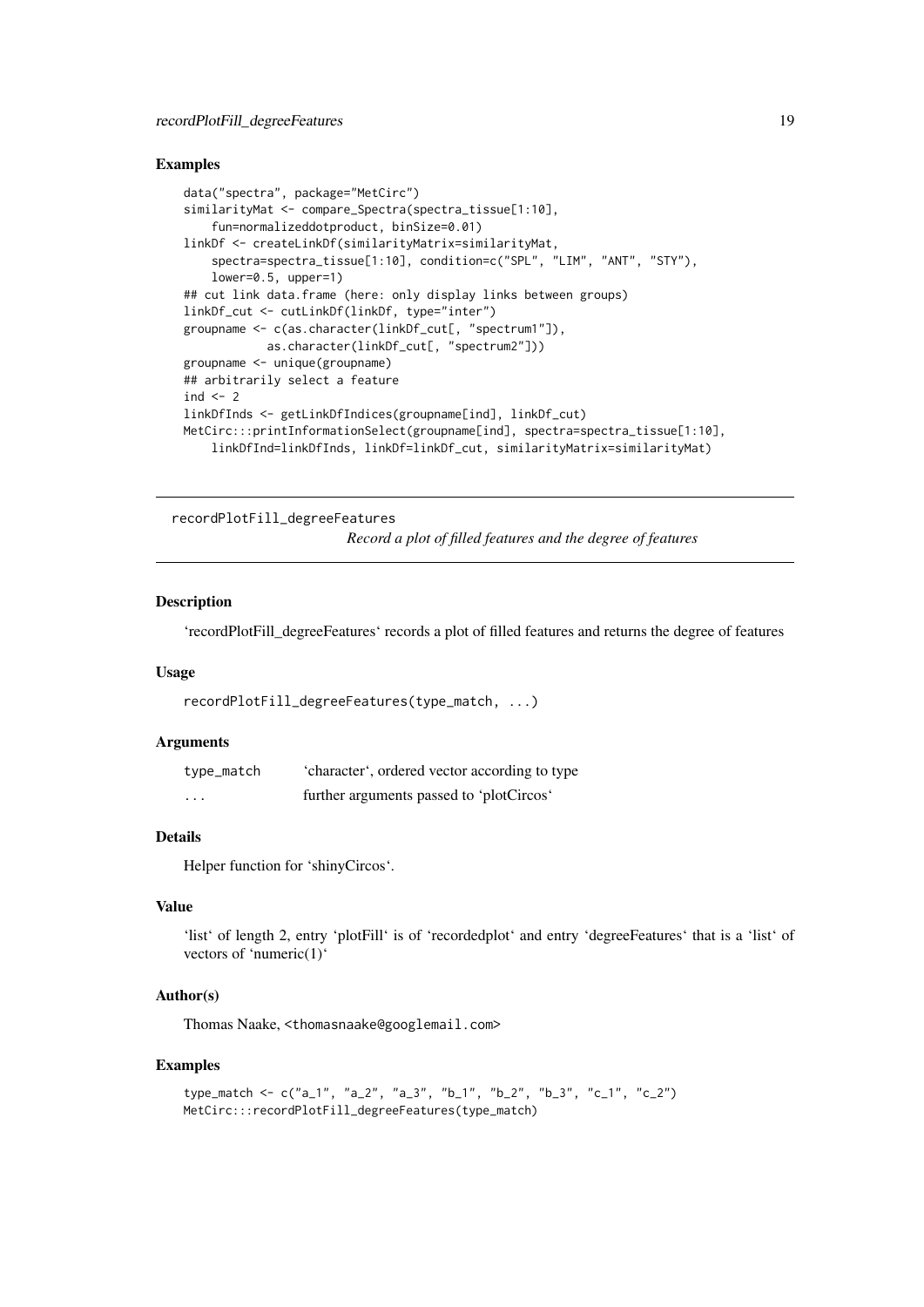<span id="page-19-0"></span>recordPlotHighlight *Return a 'recordedplot' of 'plotCircos' plot with 'highlight=TRUE'*

# Description

'recordPlotHighlight' returns a 'recordedplot' object of 'plotCircos' with 'highlight=TRUE'

#### Usage

```
recordPlotHighlight(type_match, ...)
```
# Arguments

| type_match | 'character', ordered vector according to type |
|------------|-----------------------------------------------|
| $\cdots$   | further arguments passed to 'plotCircos'      |

# Details

Helper function for 'shinyCircos'.

# Value

'recordedplot'

# Author(s)

Thomas Naake, <thomasnaake@googlemail.com>

# Examples

```
type_match <- c("a_1", "a_2", "a_3", "b_1", "b_2", "b_3", "c_1", "c_2")
MetCirc:::recordPlotHighlight(type_match)
```
replayPlotAdd *Plot plotCircos or highlight*

# Description

'replayPlotAdd' plots additional plots on a plot, either plots 'plotCircos' or 'highlight'.

# Usage

```
replayPlotAdd(orderMatch = "mz", onCircle = FALSE, linkDf, mz_match,
  rt_match, clust_match, ind, indMz, indRT, indCluster)
```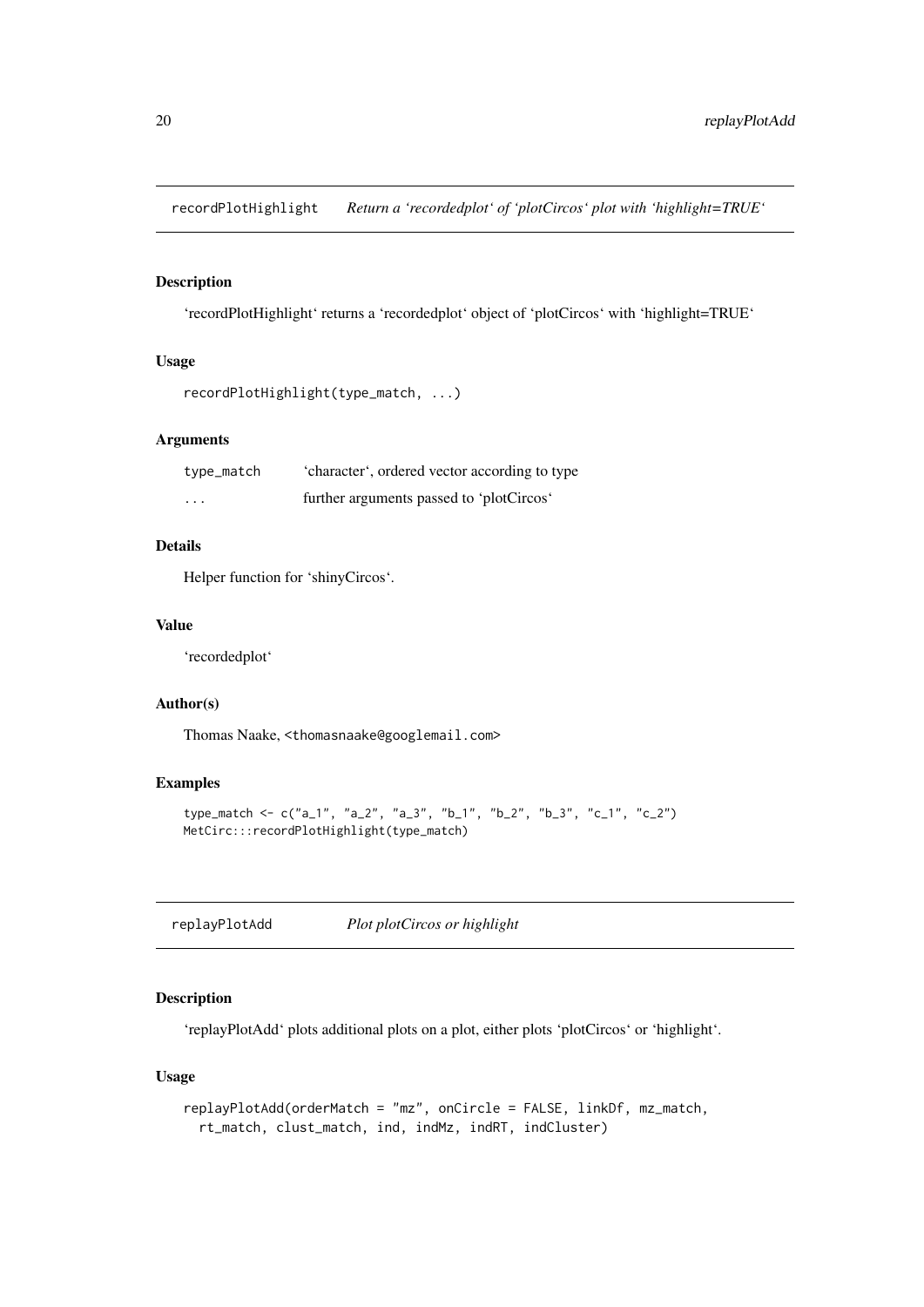#### replayPlotAdd 21

#### Arguments

| orderMatch  | orderMatch 'character', either '"mz"', '"retentionTime"' or '"clustering"'                                                                                                          |
|-------------|-------------------------------------------------------------------------------------------------------------------------------------------------------------------------------------|
| onCircle    | 'logical', are coordinates on circle. If FALSE and no features are selected<br>('length(ind) = $0$ '), then filled plots are replayed, otherwise highlighted plots<br>are replayed. |
| linkDf      | 'data.frame' that contains information of linked features for given thresholds                                                                                                      |
| mz_match    | 'character', ordered vector according to m/z                                                                                                                                        |
| rt_match    | 'character', ordered vector according to retention time                                                                                                                             |
| clust_match | 'character', ordered vector according to clustering                                                                                                                                 |
| ind         | 'numeric', indices of clicked features                                                                                                                                              |
| indMz       | 'numeric', indices of clicked features for "mz"' ordering                                                                                                                           |
| indRT       | 'numeric', indices of clicked features for "retentionTime" ordering                                                                                                                 |
| indCluster  | 'numeric', indices of clicked features for "clustering" ordering                                                                                                                    |

#### Details

Helper function for 'shinyCircos'.

# Value

Depending on 'onCircle' and 'indMz' either returns 'plotCircos' or 'highlight'

#### Author(s)

Thomas Naake, <thomasnaake@googlemail.com>

```
data("spectra", package="MetCirc")
similarityMat <- compare_Spectra(spectra_tissue[1:10],
   fun=normalizeddotproduct, binSize=0.01)
## order according to retention time
mz_match <- MetCirc:::typeMatch_link0(similarityMatrix=similarityMat, spectra=spectra_tissue,
   type="mz", condition=c("SPL", "LIM", "ANT", "STY"))
linkDf <- mz_match[["link0df"]]
mz_match <- mz_match[["type_match"]]
rt_match <- MetCirc:::typeMatch_link0(similarityMatrix=similarityMat, spectra=spectra_tissue,
    type="retentionTime", condition=c("SPL", "LIM", "ANT", "STY"))
rt_match <- rt_match[["type_match"]]
clust_match <- MetCirc:::typeMatch_link0(similarityMatrix=similarityMat, spectra=spectra_tissue,
    type="clustering", condition=c("SPL", "LIM", "ANT", "STY"))
clust_match <- clust_match[["type_match"]]
circos.initialize(mz_match,##, levels = mz_match),
    xlim=matrix(rep(c(0,1), length(mz_match)), ncol=2, byrow=TRUE))
#circos.trackPlotRegion(factor(mz_match, levels=mz_match), ylim=c(0,1))
MetCirc:::replayPlotAdd(orderMatch="mz", onCircle=FALSE, linkDf=linkDf,
    mz_match=mz_match, rt_match=rt_match, clust_match=clust_match,
    ind=1, indMz=NULL, indRT=NULL, indCluster=NULL)
```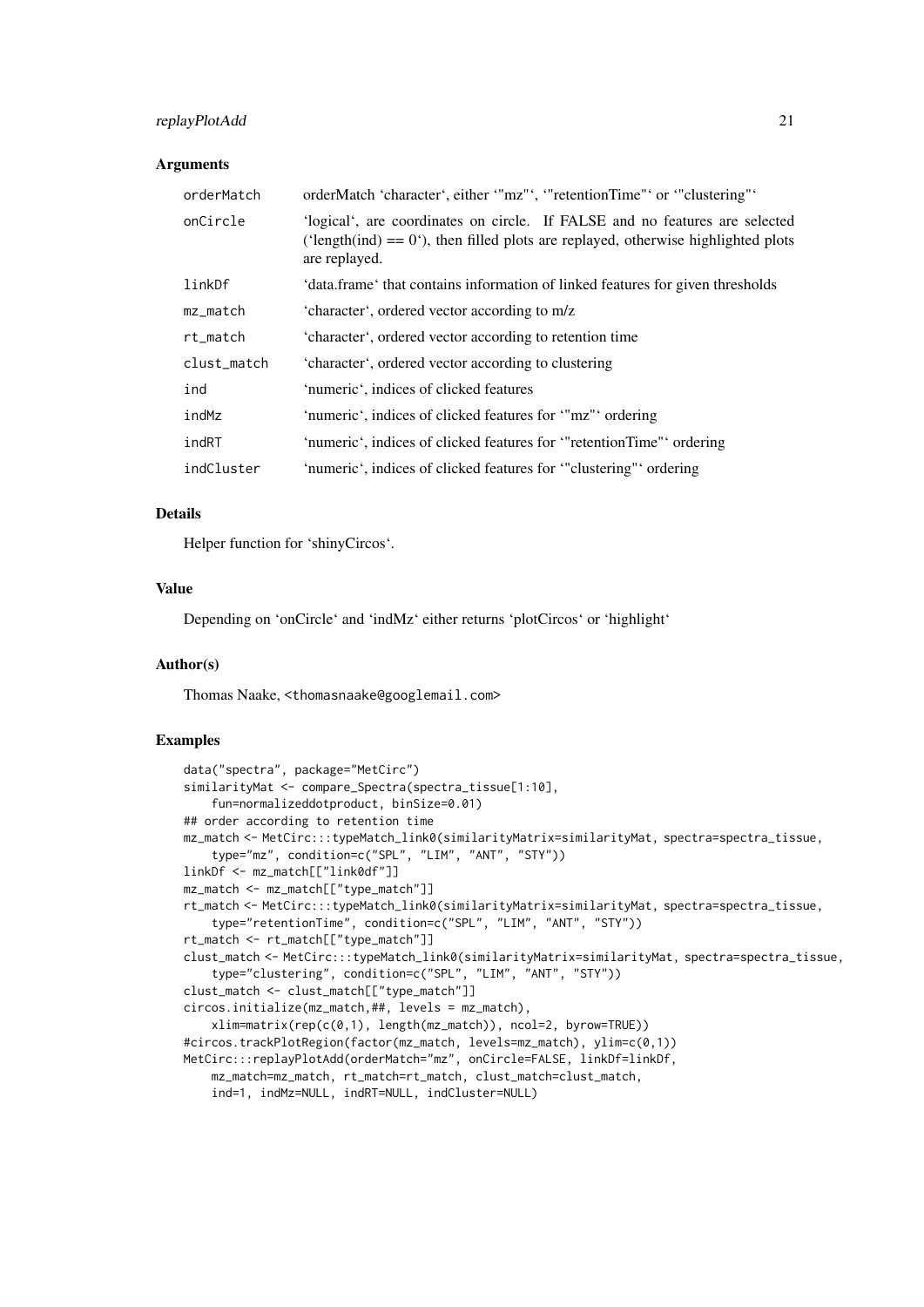<span id="page-21-0"></span>

# Description

'replayPlotOrder' will call 'replayPlot' from 'grDevices' with a 'recordedplot' object based on 'orderMatch'.

# Usage

```
replayPlotOrder(orderMatch="mz", onCircle=FALSE, plot_l, ind)
```
# Arguments

| orderMatch | 'character', either '"mz"', '"retentionTime"' or '"clustering"'                                                                                                                      |
|------------|--------------------------------------------------------------------------------------------------------------------------------------------------------------------------------------|
| onCircle   | 'logical', are coordinates on circle. If FALSE and no features are selected<br>('length(ind) $== 0$ '), then filled plots are replayed, otherwise highlighted plots<br>are replayed. |
| plot_l     | 'list' with plots                                                                                                                                                                    |
| ind        | 'numeric', indices of clicked features                                                                                                                                               |

#### Details

Helper function for 'shinyCircos'.

# Value

'replayedplot'

# Author(s)

Thomas Naake, <thomasnaake@googlemail.com>

```
type_match <- c("a_1", "a_2", "a_3", "b_1", "b_2", "b_3", "c_1", "c_2")
plotCircos(type_match, NULL, initialize=TRUE, featureNames = TRUE,
    groupSector = TRUE, groupName = FALSE, links = FALSE,
    highlight = TRUE)
p <- recordPlot()
plot.new()
plot_l <- list(highlightMz=p)
MetCirc:::replayPlotOrder(orderMatch="mz", onCircle=TRUE, plot_l=plot_l, ind=NULL)
```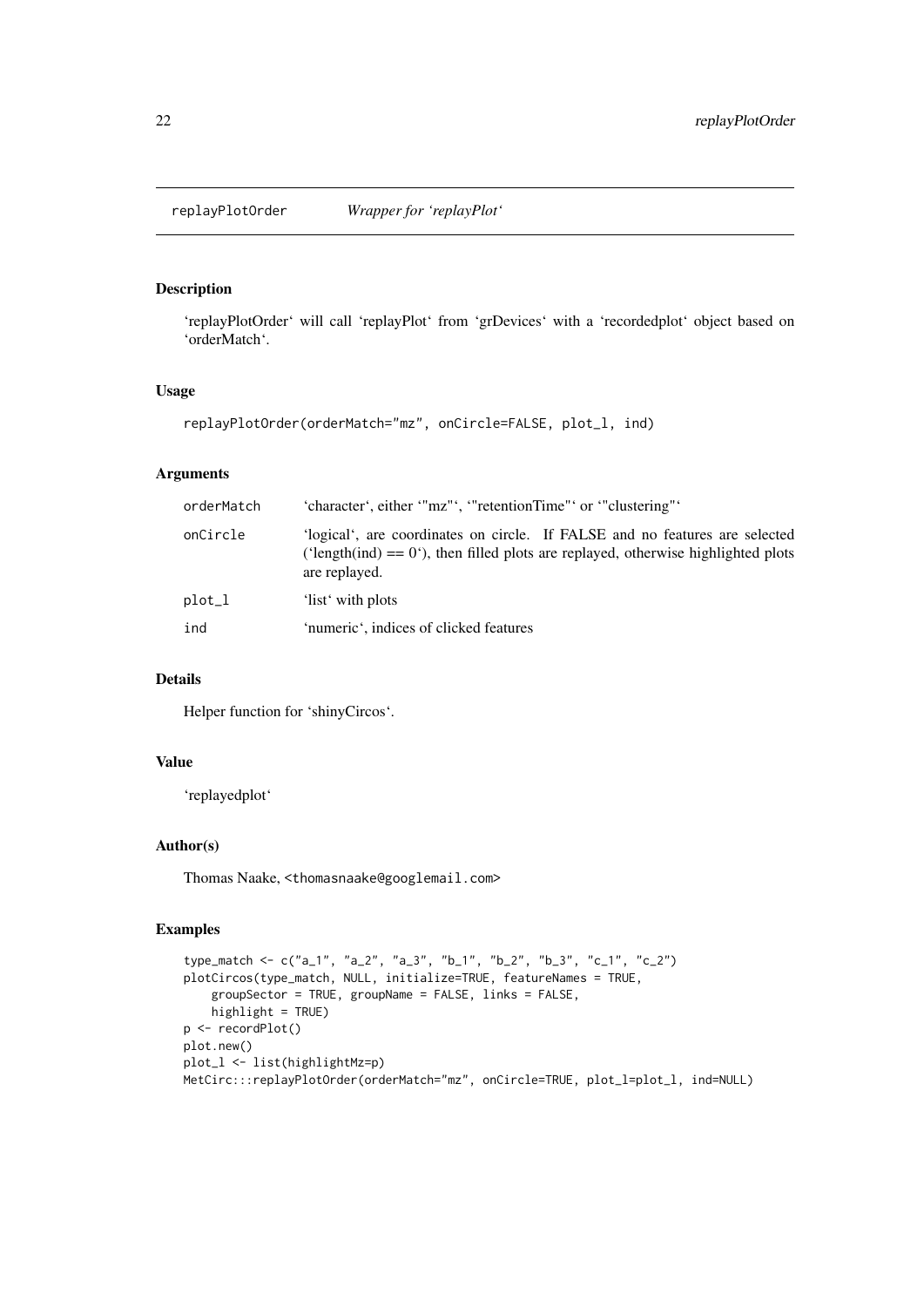<span id="page-22-0"></span>sd01\_outputXCMS *Example data for* MetCirc*:* sd01\_outputXCMS

#### Description

sd01\_outputXCMS is the output file from the package XCMS using the data from Li et al. (2015). See Li et al. (2015) for further details.

# Usage

sd01\_outputXCMS

#### Format

data.frame

#### Value

data.frame

# Author(s)

Thomas Naake, <thomasnaake@googlemail.com>

# Source

Li et al. (2015)

sd02\_deconvoluted *Example data for* MetCirc*: sd02\_deconvoluted*

# Description

sd02\_deconvoluted contains MS/MS data from Li et al. (2015). It is a data.frame which hosts m/z values, retention time, intensity and the respective precursor m/z values. sd02\_deconvoluted originates from Li et al. (2015). See Li et al. (2015) for further information.

# Usage

sd02\_deconvoluted

#### Format

data.frame

# Value

data.frame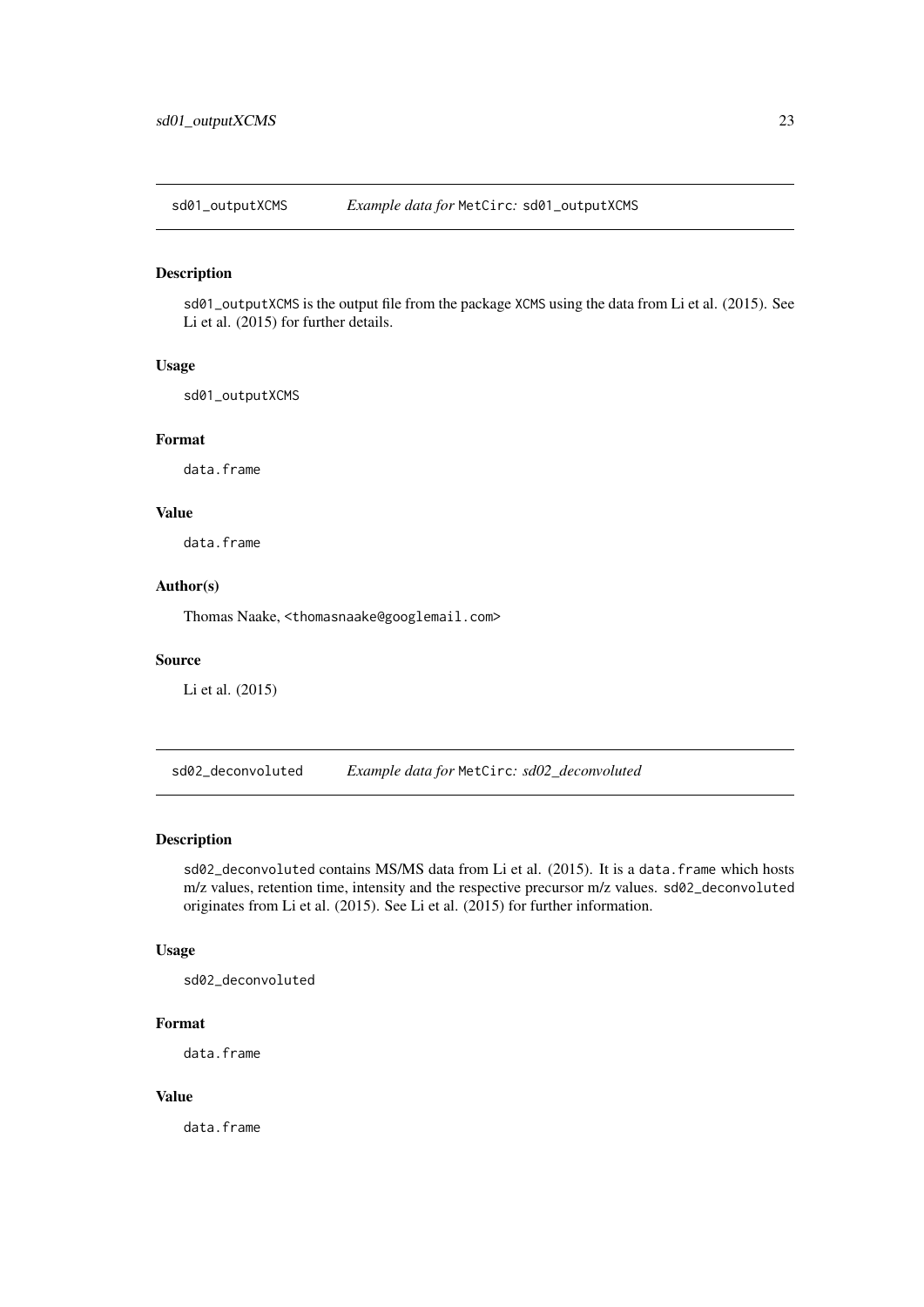# Author(s)

Thomas Naake, <thomasnaake@googlemail.com>

#### Source

Li et al. (2015)

select *Select variable based on condition*

# Description

'select' returns 'mz', 'rt' or 'clust' depending on 'condition'.

# Usage

select(condition, mz, rt, clust)

# Arguments

| condition | 'character', either '"mz"', '"retentionTime"' or '"clustering"' |
|-----------|-----------------------------------------------------------------|
| mz        | object to return if 'condition $==$ "mz"'                       |
| rt        | object to return if 'condition $==$ "retentionTime"             |
| clust     | object to return if 'condition $==$ "clustering"'               |

# Details

Helper function for 'shinyCircos', 'replayPlotOrder' and 'replayPlotAdd'-

# Value

'mz', 'rt' or 'clust' depending on condition

# Author(s)

Thomas Naake <thomasnaake@googlemail.com>

# Examples

```
mz \leq -1rt < -2clust <- 3
MetCirc:::select(condition="mz", mz=mz, rt=rt, clust=clust)
```
<span id="page-23-0"></span>24 selection of the contract of the contract of the contract of the contract of the contract of the contract of the contract of the contract of the contract of the contract of the contract of the contract of the contract o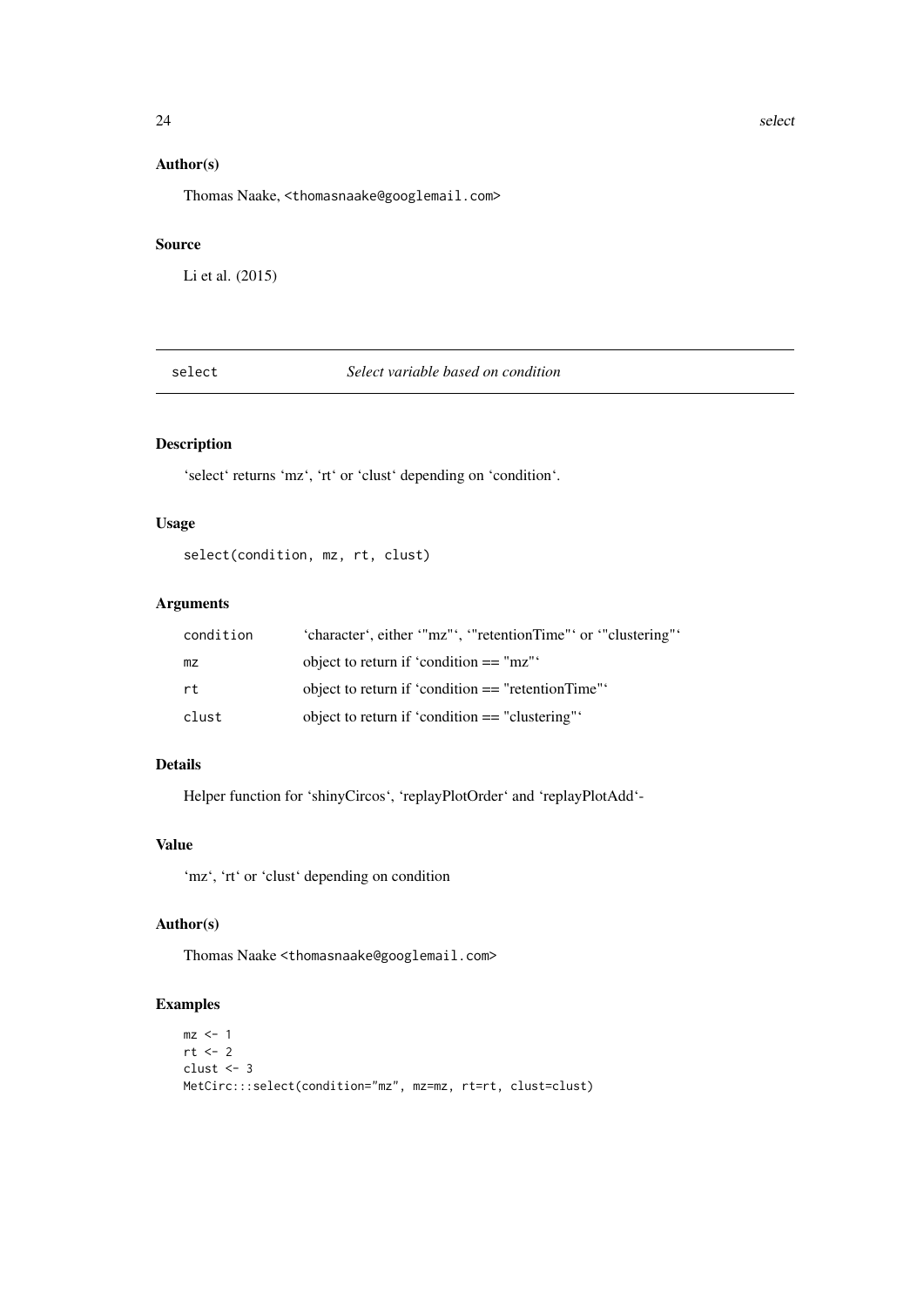<span id="page-24-0"></span>shinyCircos *Interactive visualisation of similarity and navigation of MS/MS features*

# Description

Visualise the similarity of MS/MS features in a reactive context. See 'Details' the vignette for further descriptions on how to use 'shinyCircos'.

#### Usage

```
shinyCircos(similarityMatrix, spectra, condition, ...)
```
#### Arguments

| similarityMatrix        |                                                                                                                                                                    |
|-------------------------|--------------------------------------------------------------------------------------------------------------------------------------------------------------------|
|                         | 'matrix', 'similarityMatrix' contains pair-wise similarity coefficients which give<br>information about the similarity between MS/MS features                      |
| spectra                 | an S4 object of class 'Spectra', the 'Spectra' object will be used to display in-<br>formation about the selected feature and will store information of annotation |
| condition               | 'character' vector, specifies which condtions/samples are displayed                                                                                                |
| $\cdot$ $\cdot$ $\cdot$ | further arguments passed to 'shinyCircos', e.g. 'cexFeatureNames' to pass to<br>'plotCircos' to set font size in 'plotCircos' of feature names                     |

#### Details

The function is based on the 'shiny' and 'circlize' package. The user can choose interactively thresholds, type of links (between or within groups), display information about MS/MS features, permanently select MS/MS features and export selected precursors. The 'Spectra' object stores annotation information about the MS/MS features. Names of features within the 'similarityMatrix' have to be found as entries in 'Spectra'. 'names(Spectra)' are used as identifiers and 'colnames'/'rownames' from 'similarityMatrix' are cleaved by the group identifier, separated by "\_"). Annotation information is taken from 'spectra' from the columns "names", "information", "classes" and "adduct" in the slot elementMetadata of 'spectra'. After exiting the application, the annotation will be written to the respective columns in the slot elementMetadata. If one or several of these columns is already present in elementMetadata, the column(s) will be used as the source of annotation information.

#### Value

'character', 'shinyCircos' returns a 'character' vector with the permanently selected precursors and an object with the 'Spectra' object containing the annotation.

#### Author(s)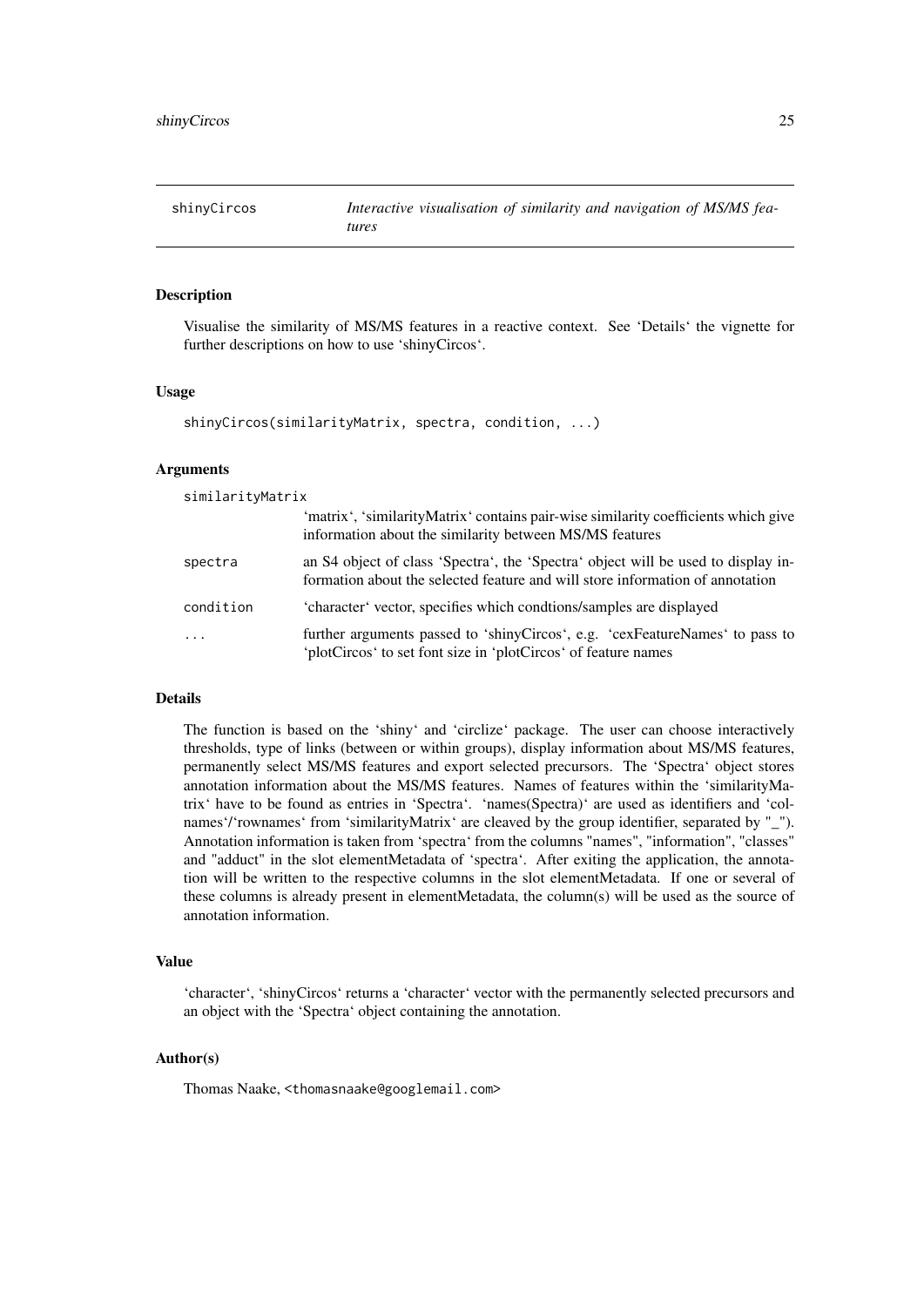<span id="page-25-0"></span>

#### Description

similarityMat is a matrix containing the pair-wise similarity scores derived from the idMSMStissueproject data set. See the vignette for a workflow to reproduce the object similarityMat.

# Usage

similarityMat

#### Format

matrix

#### Value

matrix

# Author(s)

Thomas Naake, <thomasnaake@googlemail.com>

# Source

data("tissue", package="MetCirc") similarityMat <- compare\_Spectra(spectra\_tissue, fun=normalizeddotproduct, binSize=0.01) save(similarityMat, file="similarityMat.RData", compress="xz")

spectraCond *Get MS/MS spectra that are present in condition*

# Description

'spectraCond' returns the names of 'spectra' that are present in condition, corresponding to the slot 'elementMetadata@listData'.

#### Usage

```
spectraCond(spectra, condition)
```
#### Arguments

| spectra   | 'Spectra' object of 'MSnbase' package                                               |
|-----------|-------------------------------------------------------------------------------------|
| condition | 'character', vector with conditions found as columns in the elementMetadata<br>slot |

# Details

Helper function in 'createLink0df' and 'shinyCircos'.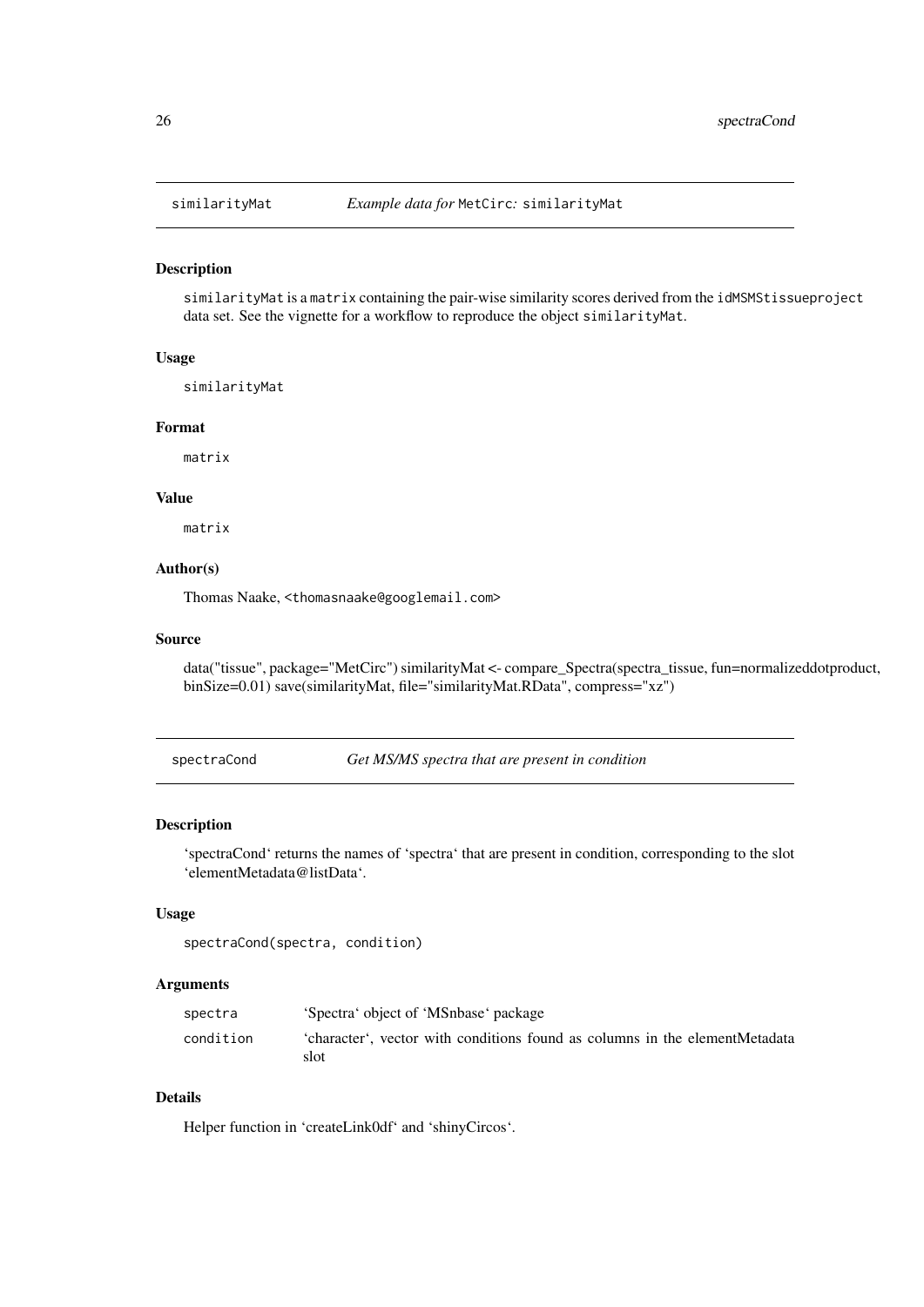#### <span id="page-26-0"></span>spectra\_tissue 27

#### Value

'list', named 'list' with 'character' vector as entries that contains the names of the MS/MS entries in 'spectra' that are present in the 'conditon' (tissues, stress conditions, time points, etc.)

# Author(s)

Thomas Naake <thomasnaake@googlemail.com>

# Examples

```
data("spectra", package="MetCirc")
MetCirc:::spectraCond(spectra_tissue, condition=c("SPL", "LIM", "ANT", "STY"))
```
spectra\_tissue *Example data for* MetCirc*:* spectra\_tissue

# Description

spectra\_tissue is a Spectra object containing Spectrum2 objects derived from the idMSMStissueproject data set. See the vignette for a workflow to reproduce the object spectra.

#### Usage

similarityMat

#### Format

matrix

# Value

matrix

#### Author(s)

Thomas Naake, <thomasnaake@googlemail.com>

# Source

data("idMSMStissueproject", package="MetCirc") ## get all MS/MS spectra tissue <- tissue[tissue], "id"] id\_uniq <- unique(tissue[, "id"])

## obtain precursor m/z from id\_uniq prec\_mz\_l <- lapply(strsplit(as.character(id\_uniq), split="\_"),  $T$ "[", 1) prec\_mz\_l <- lapply(prec\_mz\_l, as.numeric)

## obtain m/z from fragments per precursor m/z mz\_l <- lapply(id\_uniq, function(x) tissue[tissue], "id"] == x, "mz"]) ## obtain corresponding intensity values int  $l <$  lapply(id uniq, function(x) tissue[tissue[, "id"]  $= x$ , "intensity"]) ## obtain retention time by averaging all retention time values rt\_l <- lapply(id\_uniq, function(x) tissue[tissue[, "id"] == x, "rt"]) rt\_l <- lapply(rt\_l, mean)

## create list of spectrum2 objects spectrum2\_tissue <- lapply(1:length(mz\_l), function(x) new("Spectrum2", rt=rt\_l[[x]], precursorMz=prec\_mz\_l[[x]], mz=mz\_l[[x]], intensity=int\_l[[x]]))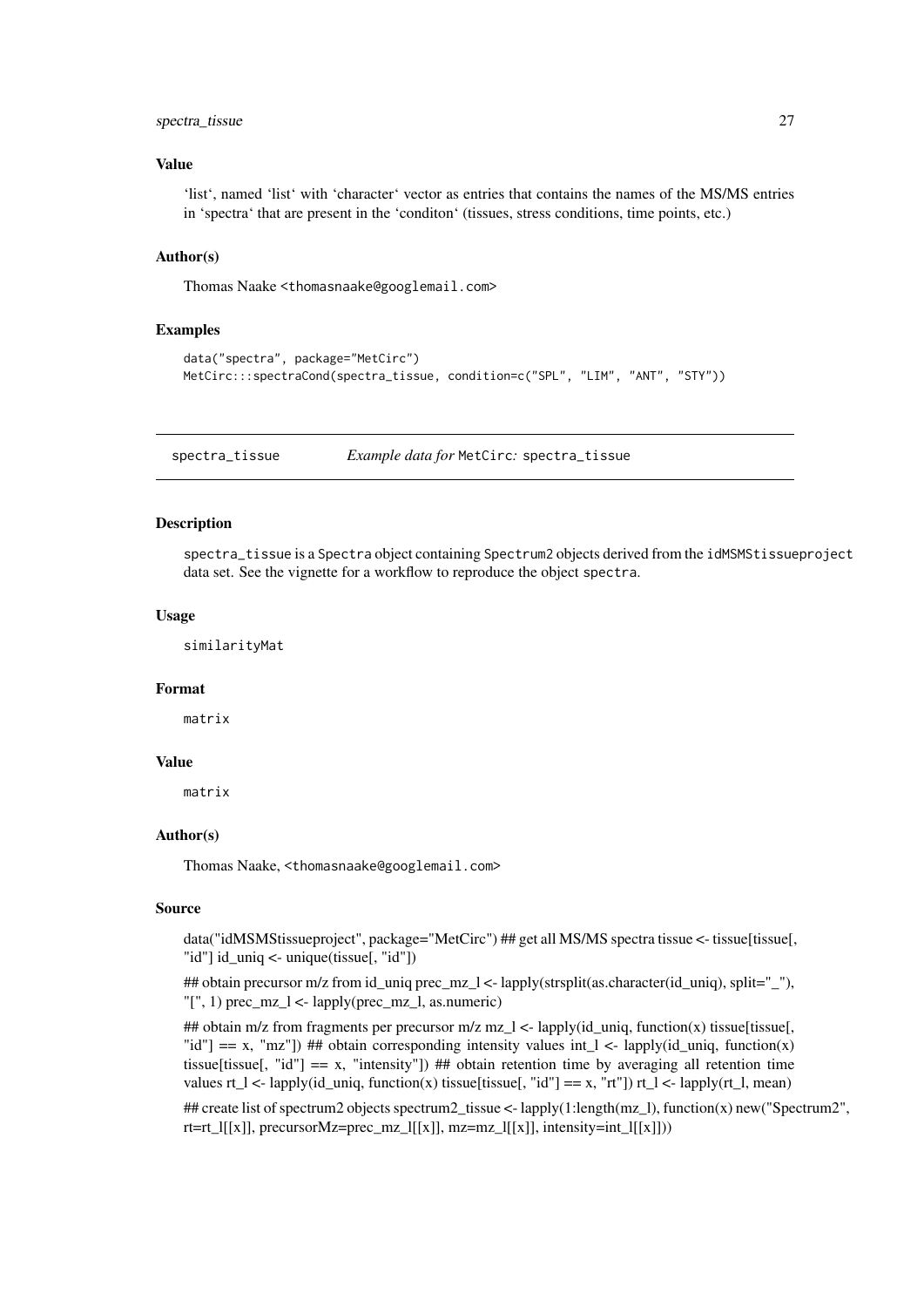## combine list of spectrum2 objects to Spectra object, ## use SPL, LIM, ANT, STY for further analysis spectra\_tissue <- Spectra(spectrum2\_tissue, elementMetadata=DataFrame(compartmentTissue[, c("SPL", "LIM", "ANT", "STY")]))

save(spectra\_tissue, file = "spectra.RData", compress = "xz")

thresholdLinkDf *Threshold a data frame containing information on links*

#### Description

Threshold a link data frame

# Usage

```
thresholdLinkDf(link0df, lower=0.75, upper=1)
```
# Arguments

| link0df | 'data.frame', a link data frame that gives per each row information on linked<br>features                  |
|---------|------------------------------------------------------------------------------------------------------------|
| lower   | 'numeric', threshold value for similarity values, below this value linked features<br>will not be returned |
| upper   | 'numeric', threshold value for similarity values, above this value linked features<br>will not be returned |

# Details

'lower' and 'upper' are numerical values and truncates mass spectra based on their similarity values.

#### Value

thresholdLinkDf returns a data frame that gives per each row information on linked features which are linked within certain thresholds

# Author(s)

Thomas Naake, <thomasnaake@googlemail.com>

```
data("spectra", package="MetCirc")
data("similarityMat", package="MetCirc")
link0df <- createLink0df(similarityMatrix=similarityMat,
    spectra_tissue, condition=c("SPL", "LIM", "ANT", "STY"))
thresholdLinkDf(link0df=link0df, lower=0.5, upper=1)
```
<span id="page-27-0"></span>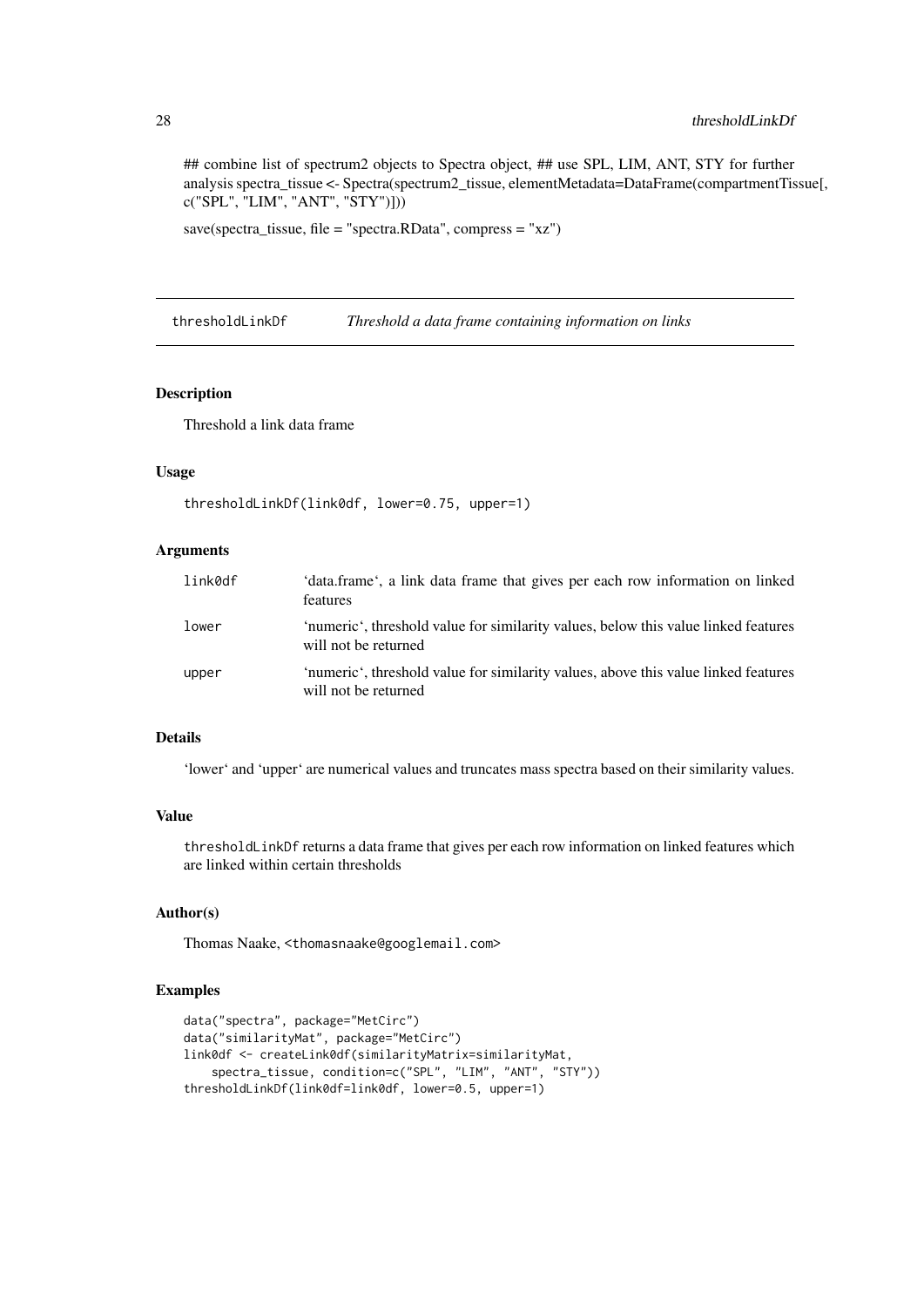<span id="page-28-0"></span>

# Description

The data.frame tissue is used in the subsection 'Preparing the tissue data set for analysis' in the vignette of MetCirc. MS/MS data are merged across floral organs in this data.frame.

# Usage

tissue

#### Format

data.frame

# Value

data.frame

#### Author(s)

Thomas Naake, <thomasnaake@googlemail.com>

# Source

internal

typeMatch\_link0 *Get typeMatch and link0 data frame*

# Description

'typeMatch\_link0' returns a list with accessors '"link0df"' and '"type\_match"'

# Usage

```
typeMatch_link0(similarityMatrix, spectra, type, condition)
```
# Arguments

similarityMatrix

|           | 'matrix' with pair-wise similarity values                     |
|-----------|---------------------------------------------------------------|
| spectra   | 'Spectra' object                                              |
| type      | 'character', either '"mz"', '"retentionTime"', '"clustering"' |
| condition | 'character', tissue                                           |

# Details

Helper function for 'shinyCircos'.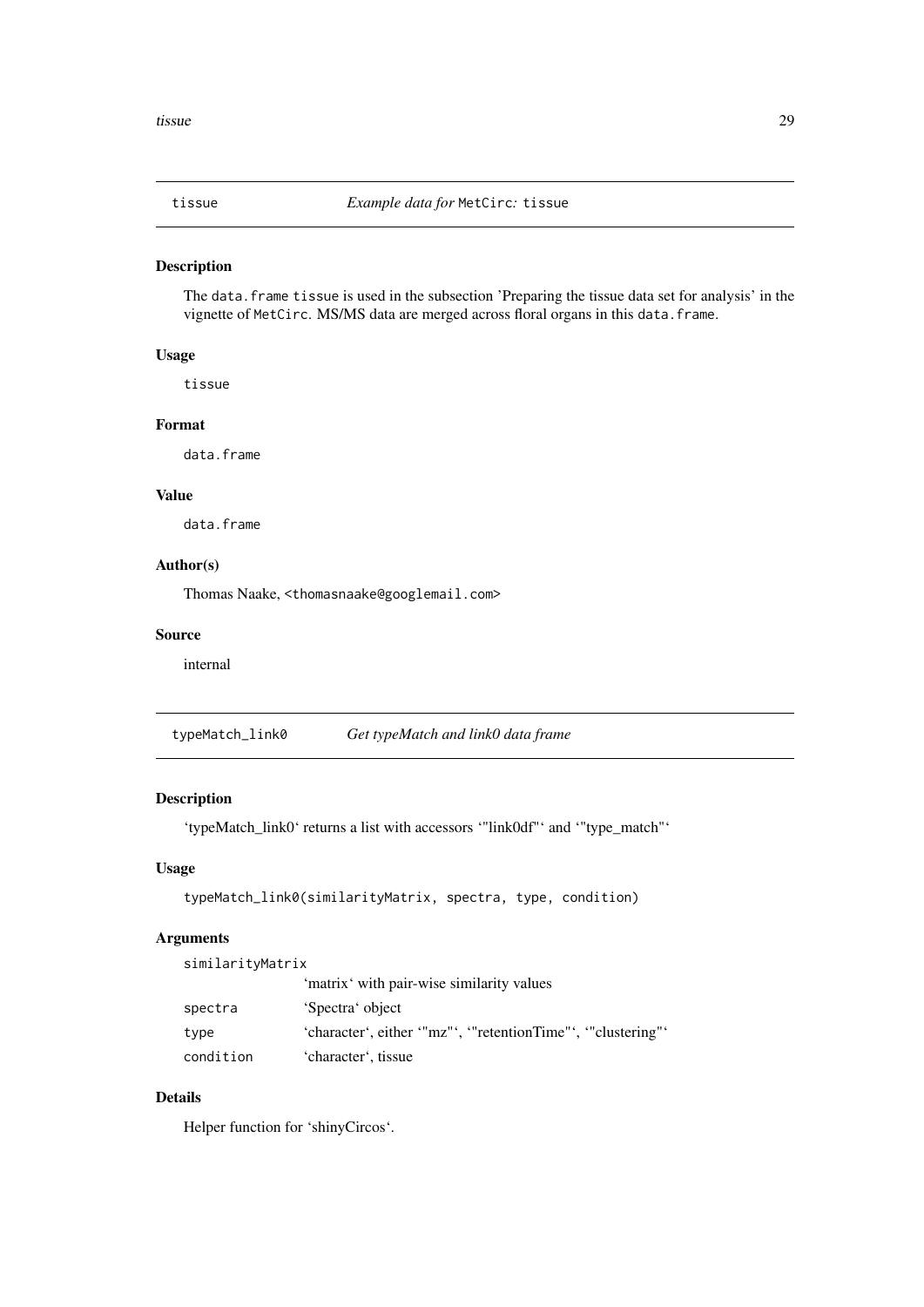# Value

'list' of length 2, entry 'link0df' is of 'data.frame' and entry 'type\_match' that is a 'character' vector

# Author(s)

Thomas Naake, <thomasnaake@googlemail.com>

```
data("spectra", package="MetCirc")
similarityMat <- compare_Spectra(spectra_tissue[1:10],
   fun=normalizeddotproduct, binSize=0.01)
## order according to retention time
MetCirc:::typeMatch_link0(similarityMatrix=similarityMat, spectra=spectra_tissue,
    type="mz", condition=c("SPL", "LIM", "ANT", "STY"))
```